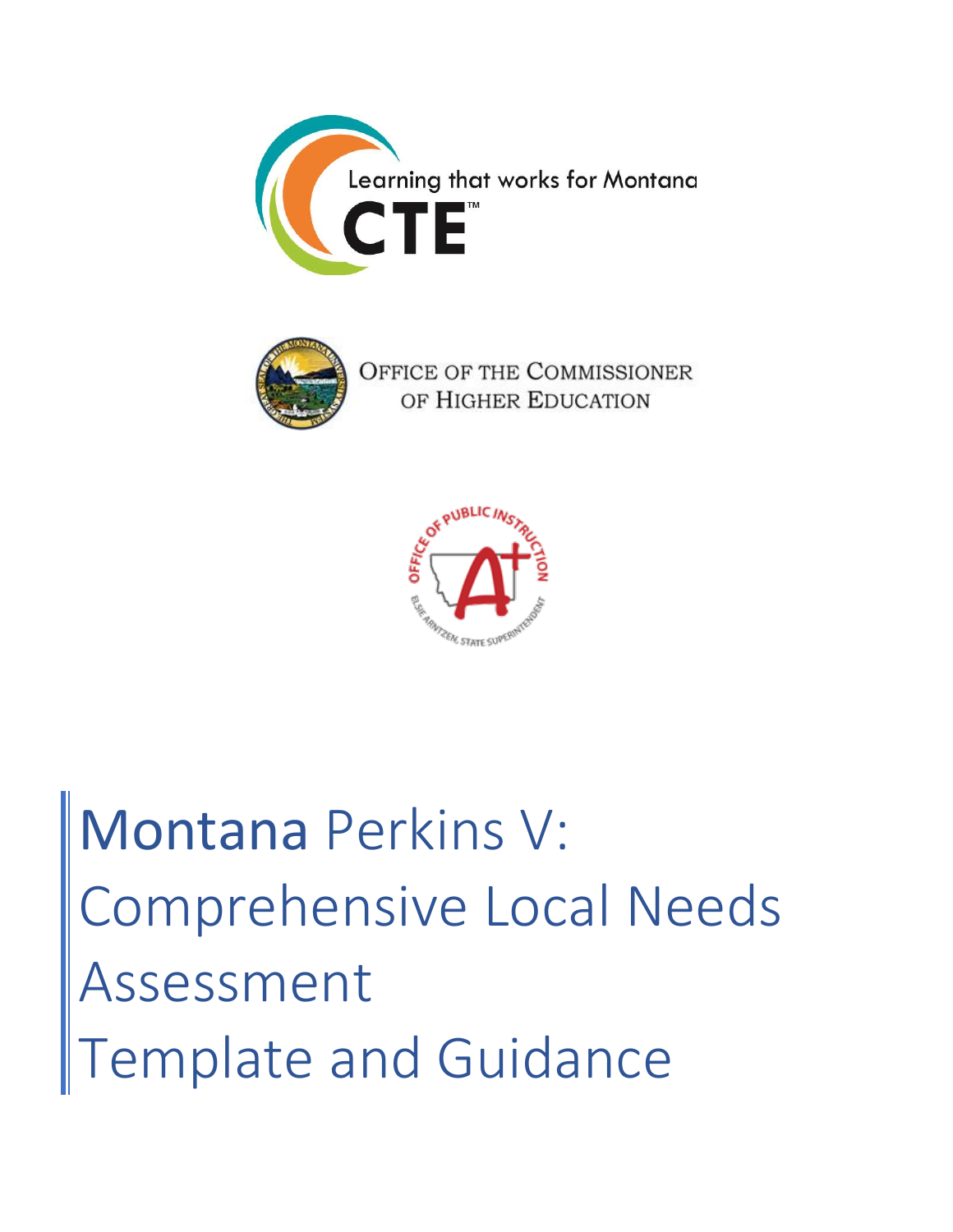# **CONTENTS**

| ,我们也不能在这里,我们也不能不能会不能会不能会不能会不能会不能会不能会不能会。""我们的人,我们也不能会不能会不能会不能会不能会不能会不能会。""我们的人,我           |    |
|--------------------------------------------------------------------------------------------|----|
|                                                                                            |    |
|                                                                                            |    |
|                                                                                            |    |
|                                                                                            |    |
|                                                                                            |    |
|                                                                                            |    |
|                                                                                            |    |
|                                                                                            |    |
|                                                                                            |    |
|                                                                                            |    |
|                                                                                            |    |
|                                                                                            |    |
|                                                                                            |    |
|                                                                                            |    |
|                                                                                            |    |
|                                                                                            |    |
|                                                                                            |    |
|                                                                                            |    |
|                                                                                            |    |
|                                                                                            |    |
|                                                                                            |    |
|                                                                                            |    |
|                                                                                            |    |
|                                                                                            | 18 |
|                                                                                            |    |
|                                                                                            |    |
|                                                                                            |    |
| Perkins V Law: https://cte.careertech.org/sites/default/files/PerkinsV_September2018.pdf21 |    |
|                                                                                            |    |
|                                                                                            |    |
|                                                                                            |    |
|                                                                                            |    |
|                                                                                            |    |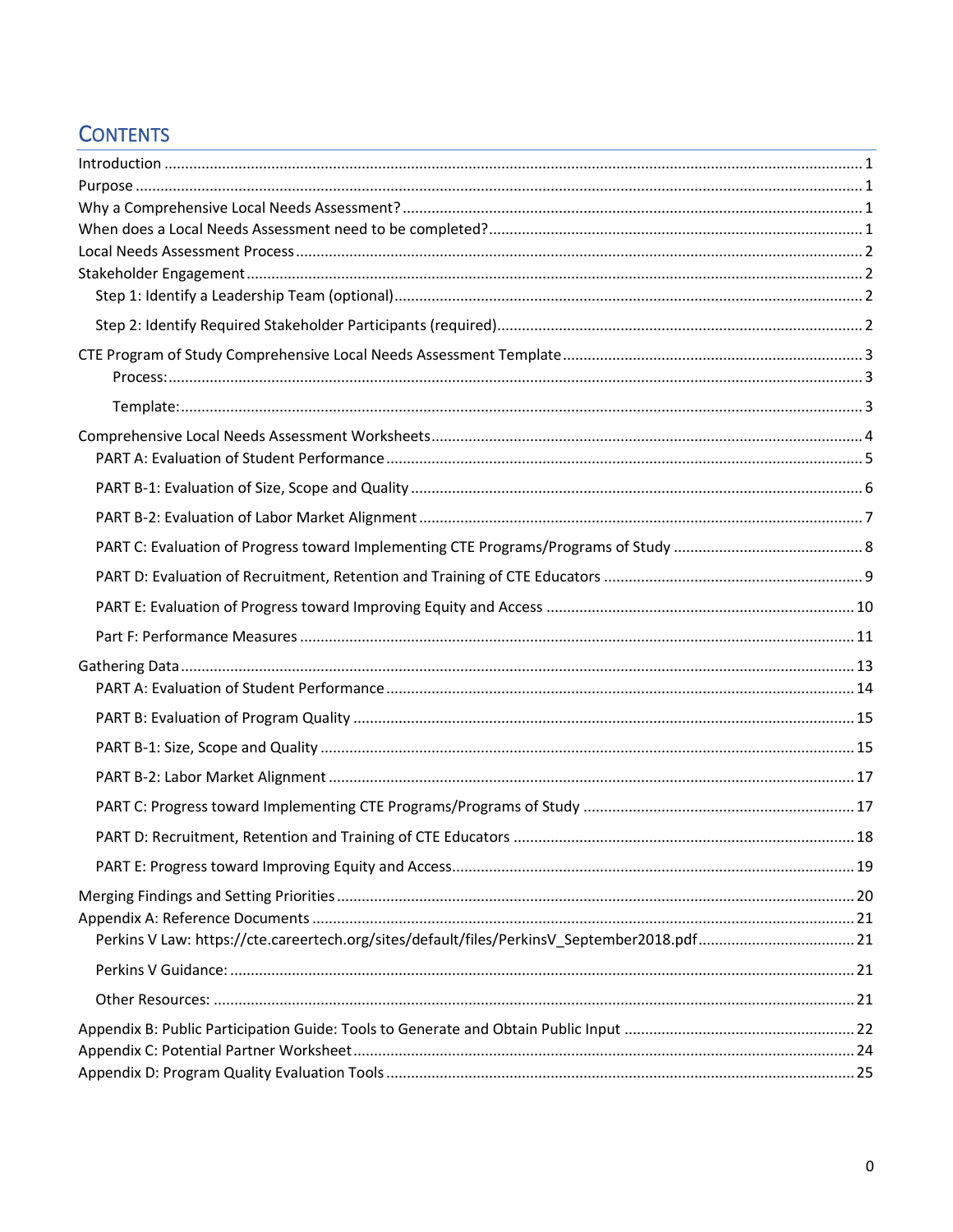## <span id="page-2-0"></span>**INTRODUCTION**

One of the most significant changes in Perkins V (the Strengthening Career and Technical Education (CTE) for the 21st Century Act) is the new requirement for local applicants to conduct a comprehensive local needs assessment (CLNA) and update it at least every two years. **A CLNA is required of all secondary and post-secondary applicants.**

The State of Montana Office of the Commissioner of Higher Education (OCHE) and the Office of Public Instruction (OPI) requested a RURAL WAIVER that allows all secondary schools to apply for Perkins V funding. After reading through the CLNA, you may choose to join a regional collective with other schools and/or colleges in order to submit one regional CLNA. Please call your CTE Specialist if you are interested in this option.

## <span id="page-2-1"></span>PURPOSE

This guide will provide Perkins V applicants a framework from which to structure their approach to the local needs assessment efforts by translating the legal language into actionable steps that complete the requirements and engage stakeholders in thoughtful program improvement.

This document was created with resources from Advance CTE and Association of Career Technical Education (ACTE). Anyone engaged in this process is encouraged to consult the work cited in [Appendix A.](#page-22-0)

## <span id="page-2-2"></span>WHY A COMPREHENSIVE LOCAL NEEDS ASSESSMENT?

In addition to being a requirement for all local applicants in order to receive Perkins V funding, the new needs assessment is a valuable tool that drives your local application development and future spending decisions. This is a chance to take an indepth look at your entire local and regional CTE system and identify areas where targeted improvements can lead to increased opportunities for student success. The needs assessment, if implemented thoughtfully, can also be a powerful opportunity to engage stakeholders in a common understanding and vision for the future of CTE in your community.<sup>1</sup>

## <span id="page-2-3"></span>WHEN DOES A LOCAL NEEDS ASSESSMENT NEED TO BE COMPLETED?

Use of Perkins V funding is based on the results of the local needs assessment. Activities and expenditures should not be included in a grant application if the campus/district cannot demonstrate a need based on the comprehensive needs assessment.

The Local Needs Assessment must be completed on a **biennial basis** with a review of progress during the odd year. The assessment (or review) must be completed prior to completion of the grant application.

## *Secondary LEAs*

The most recent Local Needs Assessment must be dated and uploaded into the Related Documents area of the E-Grants application (secondary applicants) as part of the regular application process.

## *Post-secondary LEAs*

Local Needs Assessment worksheets should be emailed as a .pdf to the Perkins Program Manager as part of your Postsecondary Local Application packet. Additionally, in the Local Application, recipients will need to identify which CLNA items are addressed in the budget narrative and budget detail for each requested expenditure before grant approval will be given.

<sup>&</sup>lt;sup>1</sup> Maximizing Perkins V's Comprehensive Needs Assessment & Local Application to Drive CTE Program Quality and Equity. Association for Career and Technical Education. Updated October 31, 2018.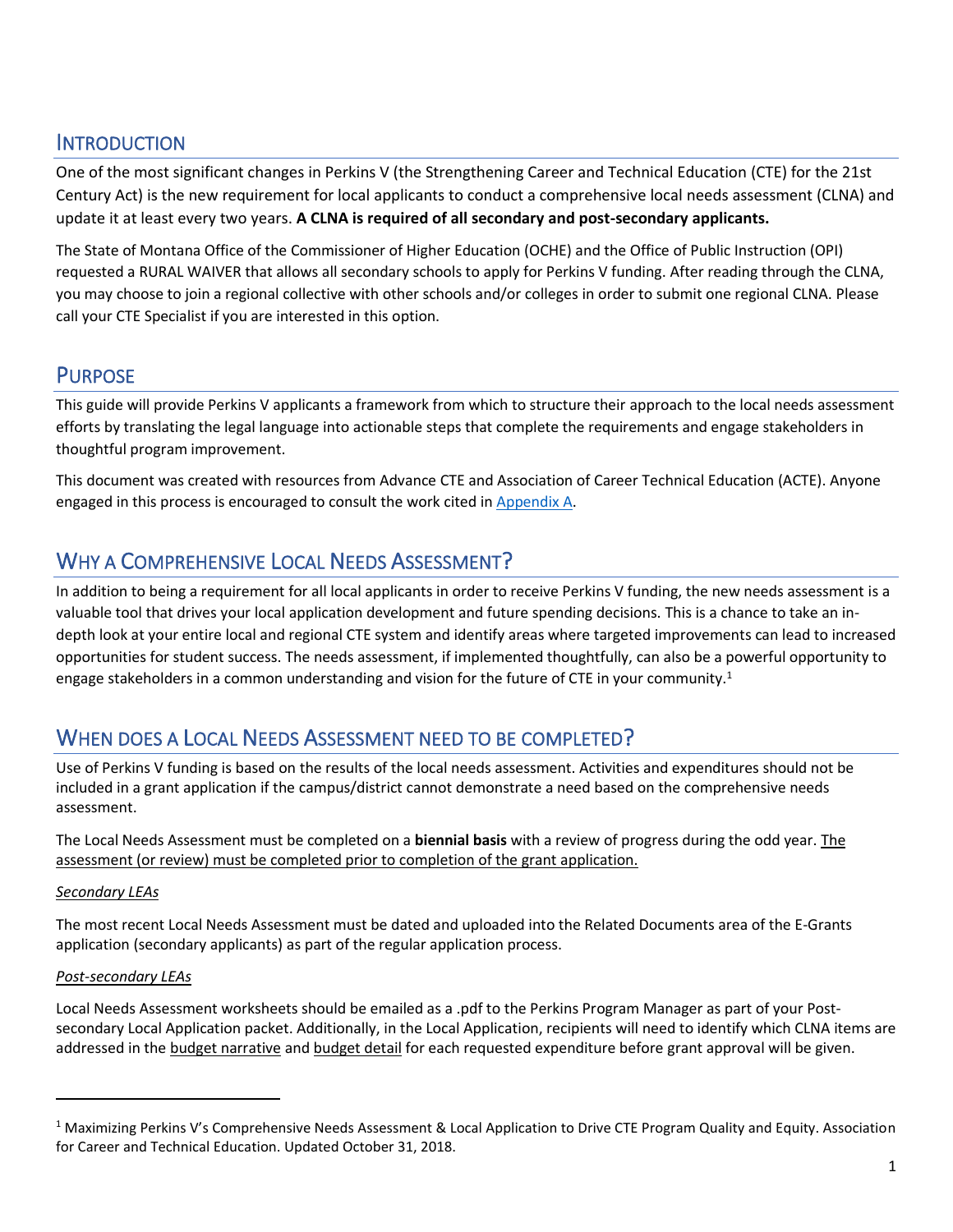## <span id="page-3-0"></span>LOCAL NEEDS ASSESSMENT PROCESS

This guide will walk local applicants through the steps necessary to complete a thorough Comprehensive Local Needs Assessments according to the following workflow.



## <span id="page-3-1"></span>STAKEHOLDER ENGAGEMENT

The Perkins V comprehensive local needs assessment requires consultation with a broad spectrum of stakeholders as part of the initial needs assessment process, as well as throughout implementation. This stakeholder group is more extensive than what was required for Perkins IV. Prior to embarking on the assessment, the following steps will help lay the groundwork for a rigorous and meaningful needs assessment through clear preparation and organization.

## <span id="page-3-2"></span>STEP 1: IDENTIFY A LEADERSHIP TEAM (OPTIONAL)

Consultation with a diverse body of stakeholders is required for the CLNA. As you review the list of minimum participants it will be important to manage the work and to set and maintain priorities. The Office of the Commissioner of Higher Education and Office of Public Instruction recommend your campus/district consider using the Perkins Advisory Committee in this capacity as they will provide the core of your CLNA stakeholder group.

> *OCHE/OPI suggests one person be given the responsibility of project manager to coordinate the work and ensure deadlines are met.*

## <span id="page-3-3"></span>STEP 2: IDENTIFY REQUIRED STAKEHOLDER PARTICIPANTS (REQUIRED)

Perkins V requires, at a minimum, the following participants be engaged in the initial needs assessment, local application development, and ongoing consultation:

- Representatives of CTE programs from **both** secondary and post-secondary institutions including:
	- o Teachers, instructors and faculty
	- o Career guidance and advisory professionals
	- o Administrators, principals
	- Specialized instructional support personnel and paraprofessionals
- Representatives of regional economic development organizations and local business and industry
- Parents and students
- Representatives of special populations
- Representatives of regional or local agencies serving out-of-school youth, homeless children and youth, and atrisk youth
- Representatives of Indian Tribes and Tribal organizations in the State, where applicable

Don't be afraid to think of consultation in a broad fashion. [Appendix B](#page-23-0) outlines several methods of gathering and documenting stakeholder feedback. It also provides links to a variety of resources.

A worksheet is provided i[n Appendix C](#page-25-0) to assist with brainstorming possible participants in your stakeholder engagement activities around the CLNA.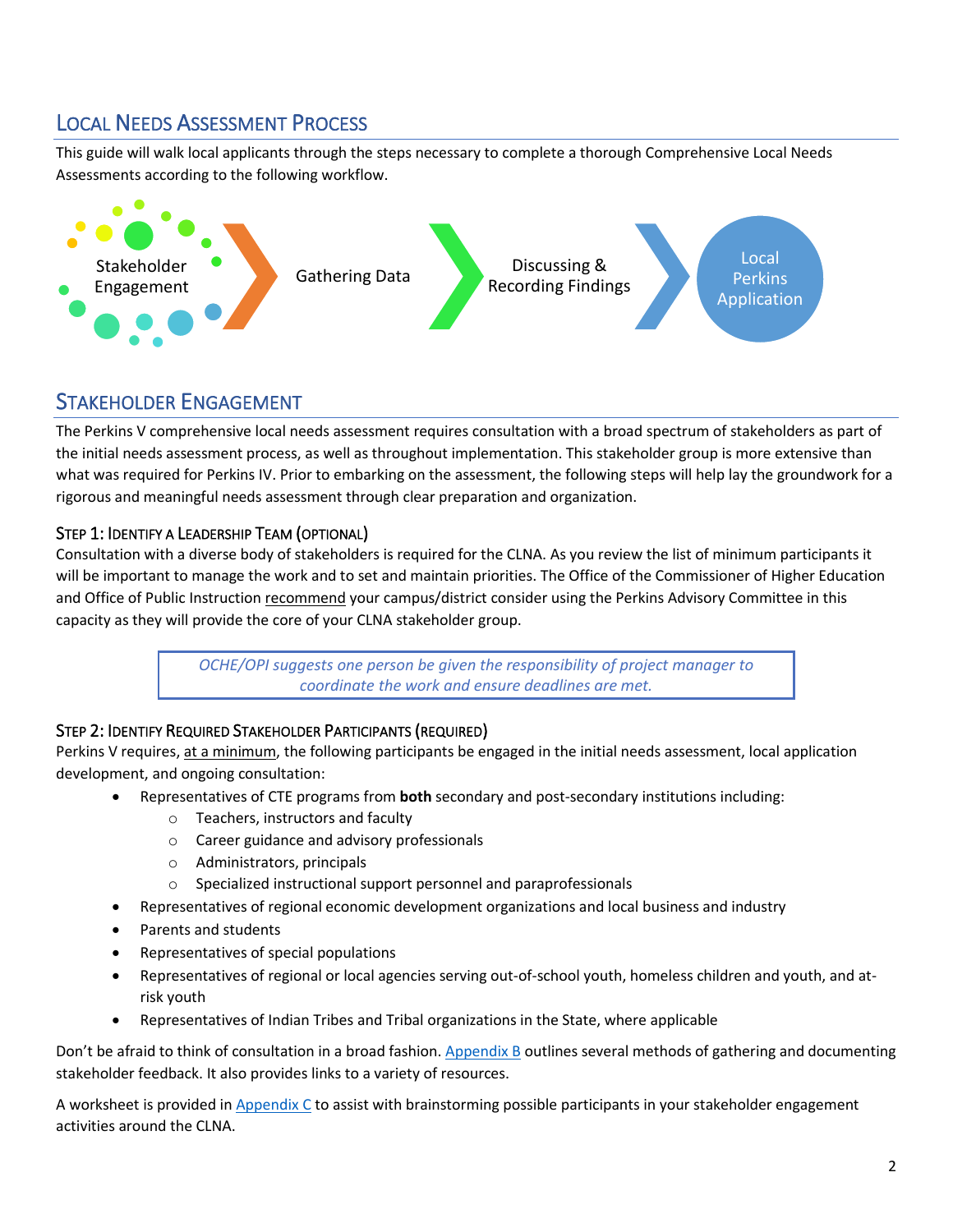## <span id="page-4-0"></span>CTE PROGRAM OF STUDY COMPREHENSIVE LOCAL NEEDS ASSESSMENT TEMPLATE

#### <span id="page-4-1"></span>PROCESS:

The following outlines the steps necessary for completing your Comprehensive Local Needs Assessment:

## Establish a Local Needs Assessment Team (from Potential Partners Worksheet in Appendix C)

•*Perkins V requires the Needs Assessment to be completed in consultation with specific stakeholders listed above.* 

Assign a coordinator for the Local Team

*Secondary: W*e recommend contacting the Montana Career Pathways coordinator at your regional post-secondary institution for assistance with dual enrollment, possible work-based learning, and regional workforce information.

> Gather, review and analyze data in the worksheets below (State will provide required data sources and a list of optional resources).

#### <span id="page-4-2"></span>TEMPLATE:

This local needs assessment template outlines all of the required areas of assessment:

PART A: Evaluation of Student Performance PART B: Evaluation of Programs B-1: Size, Scope & Quality B-2: Labor Market Alignment PART C: Implementing CTE Programs of Study PART D: Recruitment, Retention and Training of CTE Educators PART E: Improving Equity & Access PART F: Performance Measures

#### *Rating*

The rubrics provide a continuum of ratings possible for each item. Consider carefully where your campus/district is and provide comments on areas of strength or weakness. It is important the committee agree on each of the ratings provided.

#### *Further Questions to Consider*

OPI/CTE includes a list of questions to consider as you complete the CLNA. Use these to guide your discussion and ratings.

## *Keep it straight.*

There are several processes you might employ to begin to make sense of what you have found. You may want to schedule a separate meeting for each element in order to keep information separated and to keep minds fresh and alert.

**PLEASE NOTE: When you fill out your Local Applications for Perkins V, you will have to justify any expenditures with evidence from the CLNA, so please be thorough in completing worksheets!**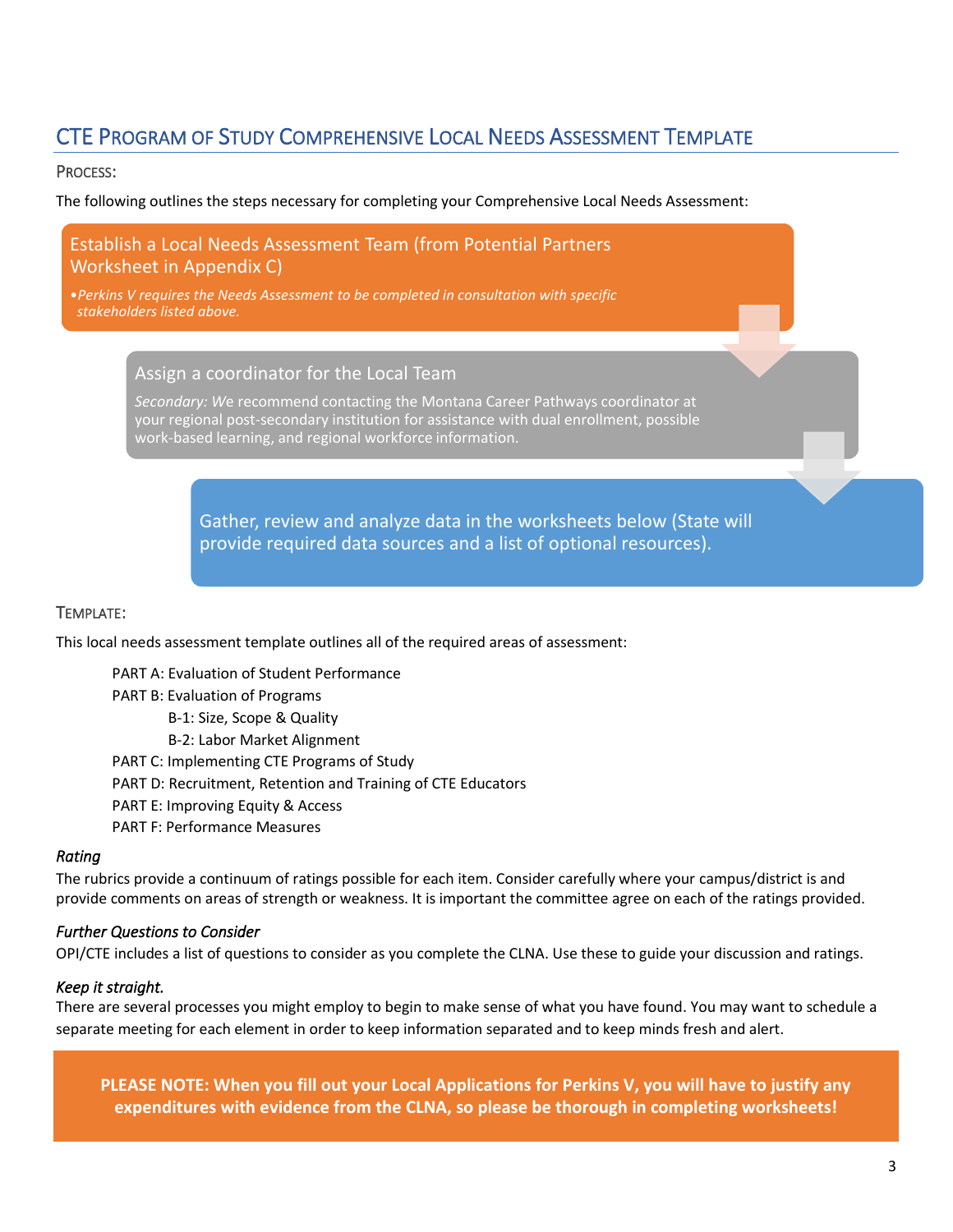<span id="page-5-0"></span>COMPREHENSIVE LOCAL NEEDS ASSESSMENT WORKSHEETS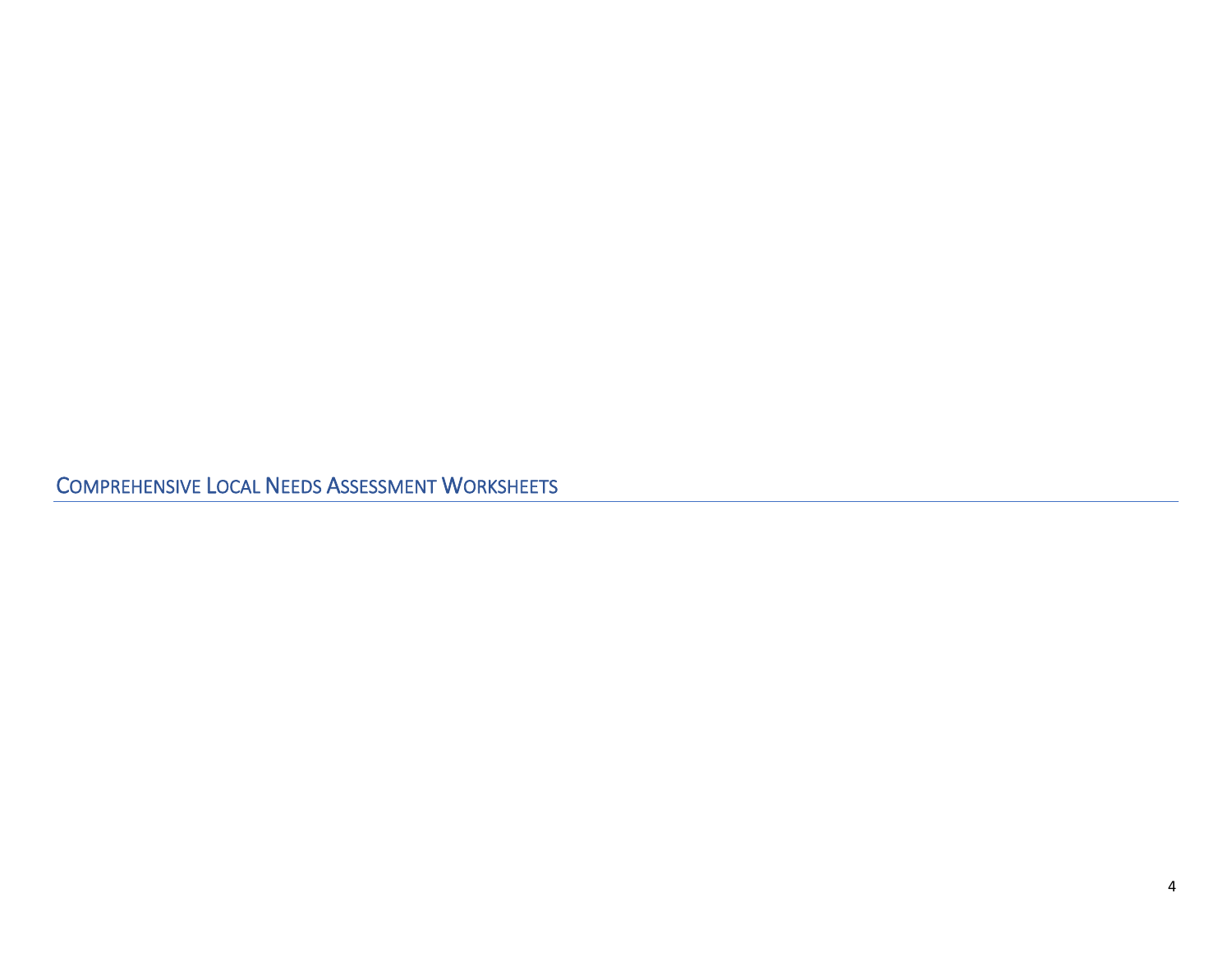## PART A: EVALUATION OF STUDENT PERFORMANCE

Use the prompts on this worksheet to evaluate how your campus/district's CTE programs support and improve student performance on ESSA (secondary only) and Perkins measures. Address those statements and questions that provide the best and most relevant feedback to your campus/district. **For detailed instructions on completing this section, please see[: Student Performance.](#page-15-1)**

*Consider the following statements, identify those that best match your campus/district, and choose the most appropriate response.*

*1*⎯*This is a Strength | 2*⎯*This is satisfactory | 3*⎯*This area needs some improvement | 4*⎯*This area needs major improvement*

<span id="page-6-0"></span>

|                                                                                                                                                                                                                                                                                                                                        |   | Rating         |                |                | Briefly list strengths and/or areas of focus for |                             |
|----------------------------------------------------------------------------------------------------------------------------------------------------------------------------------------------------------------------------------------------------------------------------------------------------------------------------------------|---|----------------|----------------|----------------|--------------------------------------------------|-----------------------------|
|                                                                                                                                                                                                                                                                                                                                        | 1 | $\overline{2}$ | 3 <sup>1</sup> | $\overline{4}$ | improvement.                                     | Indicate evidence reviewed. |
| Students in each CTE program perform acceptably on federal<br>accountability indicators in comparison to non-CTE students.                                                                                                                                                                                                             |   |                |                |                |                                                  |                             |
| Students from special populations perform acceptably in each<br>CTE program.                                                                                                                                                                                                                                                           |   |                |                |                |                                                  |                             |
| Students from different genders, races, and ethnicities perform<br>acceptably in each CTE program.                                                                                                                                                                                                                                     |   |                |                |                |                                                  |                             |
| Performance gaps exist between subgroups of students.                                                                                                                                                                                                                                                                                  |   |                |                |                |                                                  |                             |
| There are CTE programs where special populations are<br>performing above average.                                                                                                                                                                                                                                                      |   |                |                |                |                                                  |                             |
| There are CTE programs where special populations are<br>performing below average.                                                                                                                                                                                                                                                      |   |                |                |                |                                                  |                             |
| Secondary: Review the number of CTE concentrators from the<br>previous year. Use this number as the numerator and the total<br>senior graduating class as the denominator. What percent of the<br>class are concentrators?<br>(< 50%- strength; 35-49%- satisfactory; 10-34%-needs some improvement;<br>0-9%- needs major improvement) |   |                |                |                |                                                  |                             |

*Further questions to consider:* Which student groups are struggling the most in CTE programs? Which CTE programs overall have the highest outcomes and which have the lowest? Is there a trend across all CTE programs? What the potential root causes of inequities in performance in each CTE program?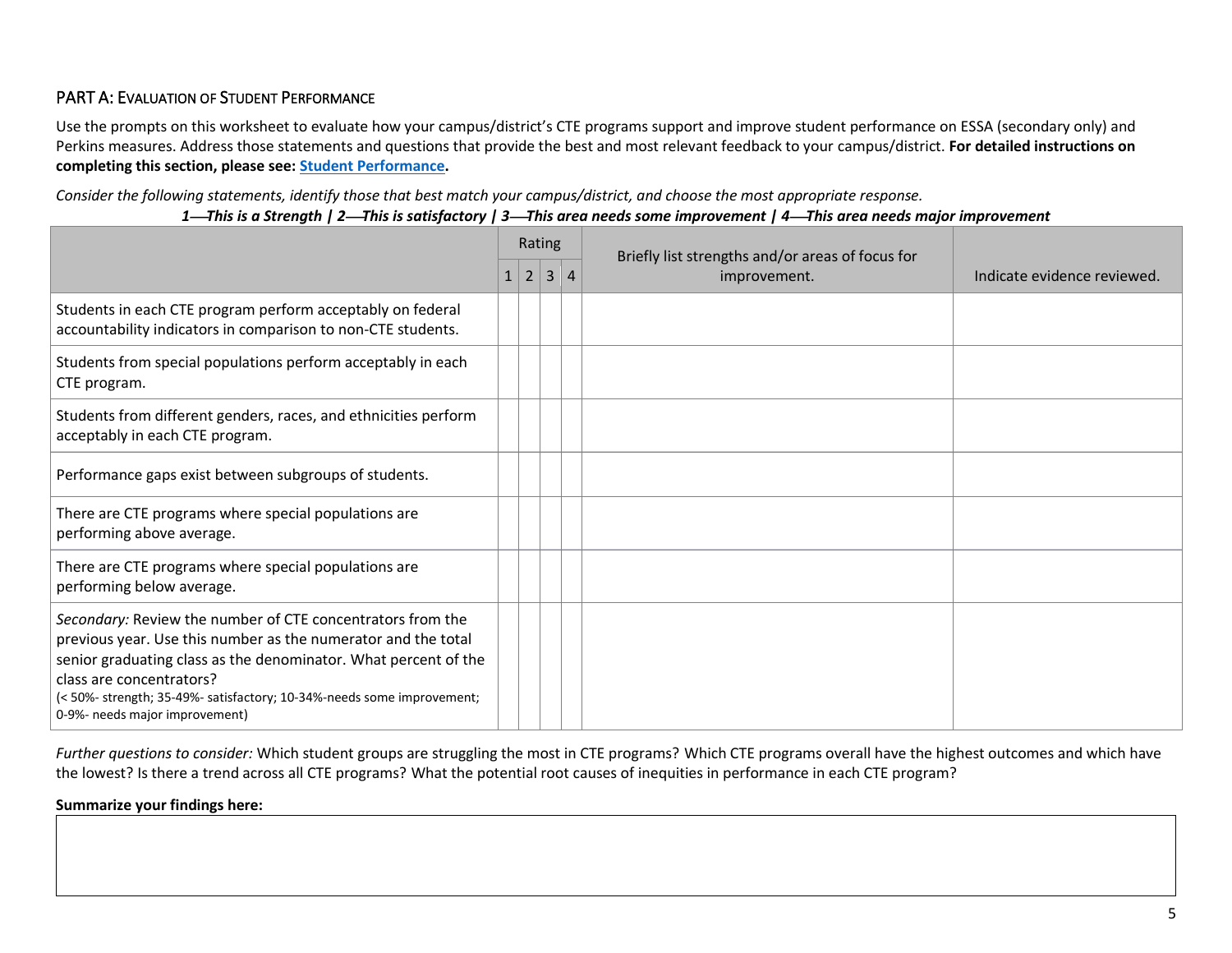## PART B-1: EVALUATION OF SIZE, SCOPE AND QUALITY

Use the prompts on this worksheet to evaluate the Size, Scope, and Quality of your campus/district's CTE programs. Address those statements and questions that provide the best and most relevant feedback to your campus/district.

#### **For detailed instructions on completing this section, please see: [Size, Scope & Quality](#page-15-2)**

*Consider the following statements, identify those that best match your campus/district, and choose the most appropriate response.*

*1*⎯*This is a Strength | 2*⎯*This is satisfactory | 3*⎯*This area needs some improvement | 4*⎯*This area needs major improvement*

<span id="page-7-0"></span>

|                                                                                                              | Rating       |   |   |         |                                                               |                             |
|--------------------------------------------------------------------------------------------------------------|--------------|---|---|---------|---------------------------------------------------------------|-----------------------------|
|                                                                                                              | $\mathbf{1}$ | 2 | 3 | $\vert$ | Briefly list strengths and/or areas of focus for improvement. | Indicate evidence reviewed. |
| The district/campus offers programs in which students<br>choose to enroll.                                   |              |   |   |         |                                                               |                             |
| The district/campus offers a sufficient number of<br>courses, and course sections, within programs.          |              |   |   |         |                                                               |                             |
| All students who wish to access district/campus CTE<br>programs are able to do so.                           |              |   |   |         |                                                               |                             |
| Students are able to complete each program of study in<br>a normal four-year high school tenure (secondary). |              |   |   |         |                                                               |                             |
| Programs are aligned to rigorous standards developed<br>by a relevant third party or by the state.           |              |   |   |         |                                                               |                             |
| Programs are strongly aligned to post-secondary and/or<br>local business/industry requirements.              |              |   |   |         |                                                               |                             |
| Programs develop a robust skill set in students.                                                             |              |   |   |         |                                                               |                             |

*Further questions to consider:*

- Does the district/campus offer programs with too low an enrollment to justify the costs in offering those programs?
- What populations of students are and are not accepted into programs and/or occupations? What are some of the reasons?
- Do some programs offer more opportunities for skill development than others, both in the classroom and through extended learning experiences?
- How do specific program areas compare in quality?
- How do specific components of programs, such as work-based learning or instruction, compare in quality?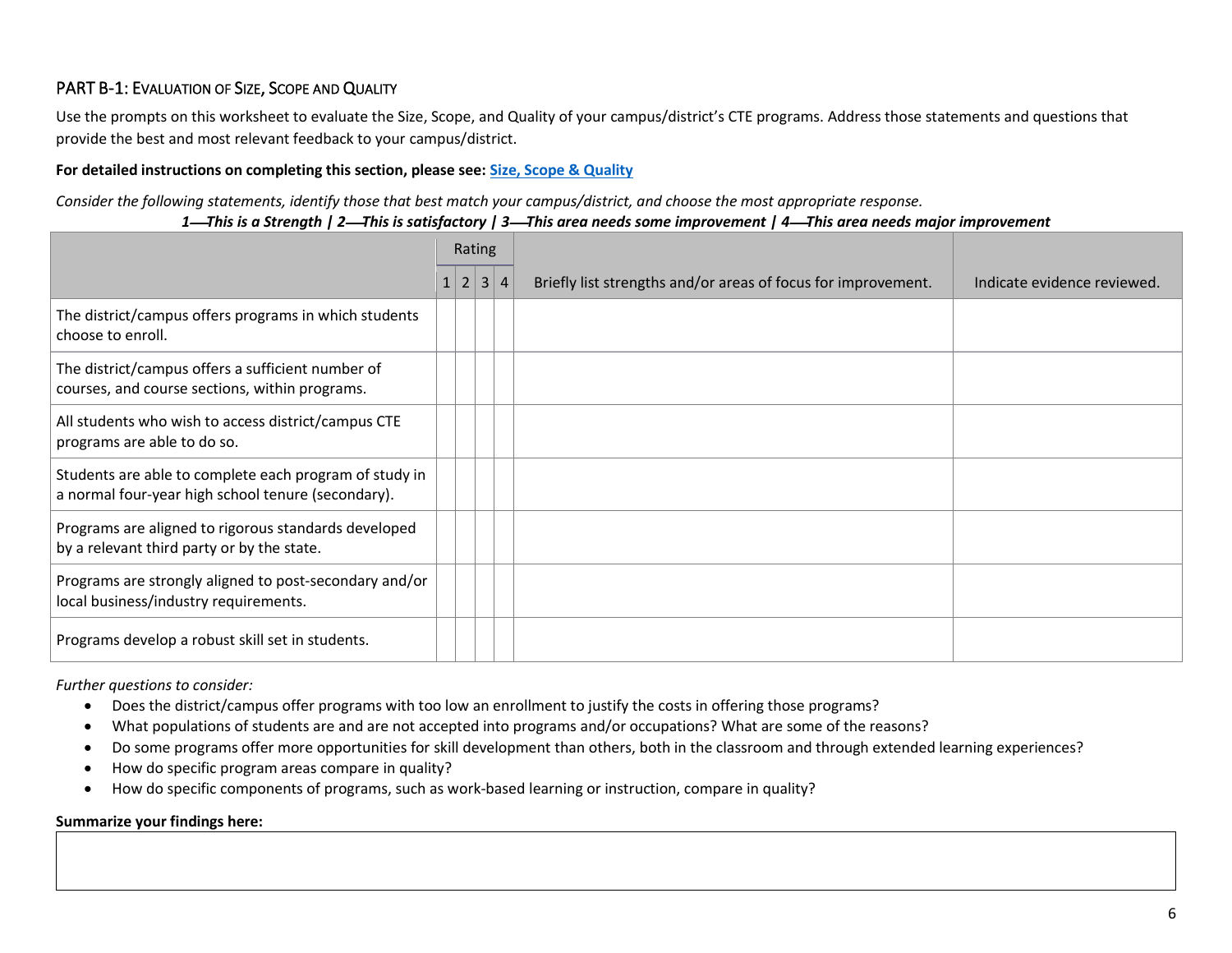## PART B-2: EVALUATION OF LABOR MARKET ALIGNMENT

Use the prompts on this worksheet to determine how well your campus/district's CTE programs are aligned to local, regional, and state labor demands. Address those statements and questions that provide the best and most relevant feedback to your campus/district.

#### **For detailed instructions on completing this section, please see: [Labor Market Alignment](#page-18-2)**

*Consider the following statements, identify those that best match your campus/district, and choose the most appropriate response.*

<span id="page-8-0"></span>

|                                                                                                                                                                | Rating |       |  |                |                                                               |                             |
|----------------------------------------------------------------------------------------------------------------------------------------------------------------|--------|-------|--|----------------|---------------------------------------------------------------|-----------------------------|
|                                                                                                                                                                |        | 1 2 3 |  | $\overline{4}$ | Briefly list strengths and/or areas of focus for improvement. | Indicate evidence reviewed. |
| Programs are aligned to projected industry demand.                                                                                                             |        |       |  |                |                                                               |                             |
| The district/campus has policies in place to respond to<br>changes in the labor market and develop new, or refine<br>existing, CTE programs.                   |        |       |  |                |                                                               |                             |
| Industry partners indicate that students graduate ready<br>to enter high-skill, in-demand, and high-wage industries<br>without remediation.                    |        |       |  |                |                                                               |                             |
| Programs graduate employees that thrive in the<br>workplace                                                                                                    |        |       |  |                |                                                               |                             |
| Programs provide opportunities for students with<br>disabilities, English-language learners, or other special<br>populations to access the local labor market. |        |       |  |                |                                                               |                             |

*Further questions to consider:*

- What are the highest projected growth industries in the region/state? What occupations are part of that industry?
- How do CTE program enrollments match projected job openings? Where are the biggest gaps?
- What are the emerging occupations, and are programs available for students in those areas?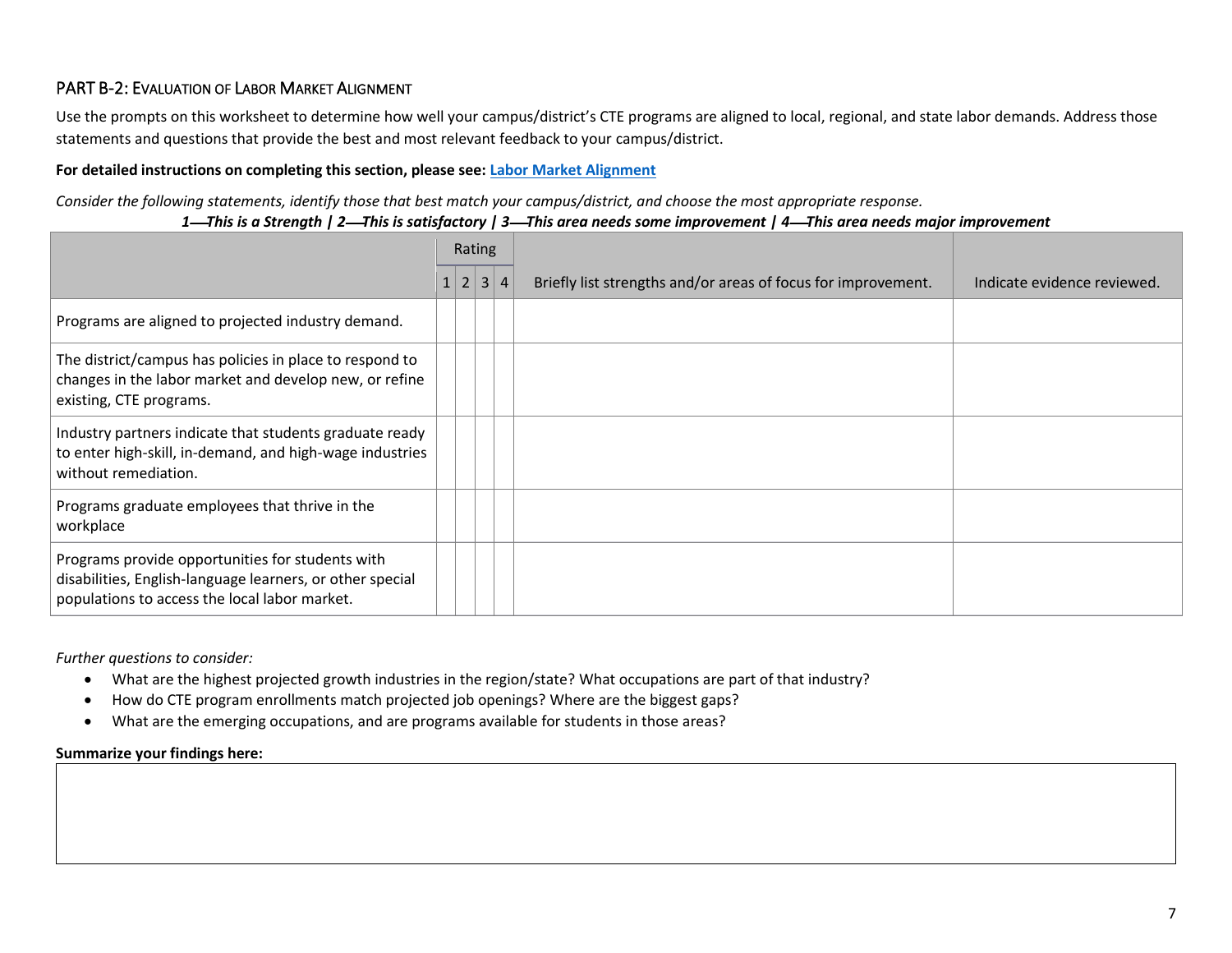## PART C: EVALUATION OF PROGRESS TOWARD IMPLEMENTING CTE PROGRAMS/PROGRAMS OF STUDY

Use the prompts on this worksheet to determine how well your campus/district's CTE programs are implemented with fidelity and aligned to secondary/post-secondary or occupational options. Address those statements and questions that provide the best and most relevant feedback to your campus/district.

### **For detailed instructions on completing this section, please see: [Implementing Programs of Study](#page-18-3)**

*Consider the following statements, identify those that best match your campus/district, and choose the most appropriate response.*

*1*⎯*This is a Strength | 2*⎯*This is satisfactory | 3*⎯*This area needs some improvement | 4*⎯*This area needs major improvement*

<span id="page-9-0"></span>

|                                                                                                       | Rating |                          |  |                                                               |                             |
|-------------------------------------------------------------------------------------------------------|--------|--------------------------|--|---------------------------------------------------------------|-----------------------------|
|                                                                                                       |        | $1\vert 2\vert 3\vert 4$ |  | Briefly list strengths and/or areas of focus for improvement. | Indicate evidence reviewed. |
| Programs are fully aligned and articulated across<br>secondary and post-secondary education.          |        |                          |  |                                                               |                             |
| Programs incorporate relevant academic, technical and<br>employability skills at every learner level. |        |                          |  |                                                               |                             |
| Students can earn dual credit through participation in<br>programs.                                   |        |                          |  |                                                               |                             |
| Students in programs of study have multiple entry and<br>exit points.                                 |        |                          |  |                                                               |                             |
| Secondary: Post-program Placement Indicator meets<br>the state negotiated level.                      |        |                          |  |                                                               |                             |

*Further questions to consider:*

- Are students being retained in the same program of study?
- What is the role of secondary and post-secondary partners in current program of study design and delivery?
- What is the role of business and industry partners in the current program of study development and delivery?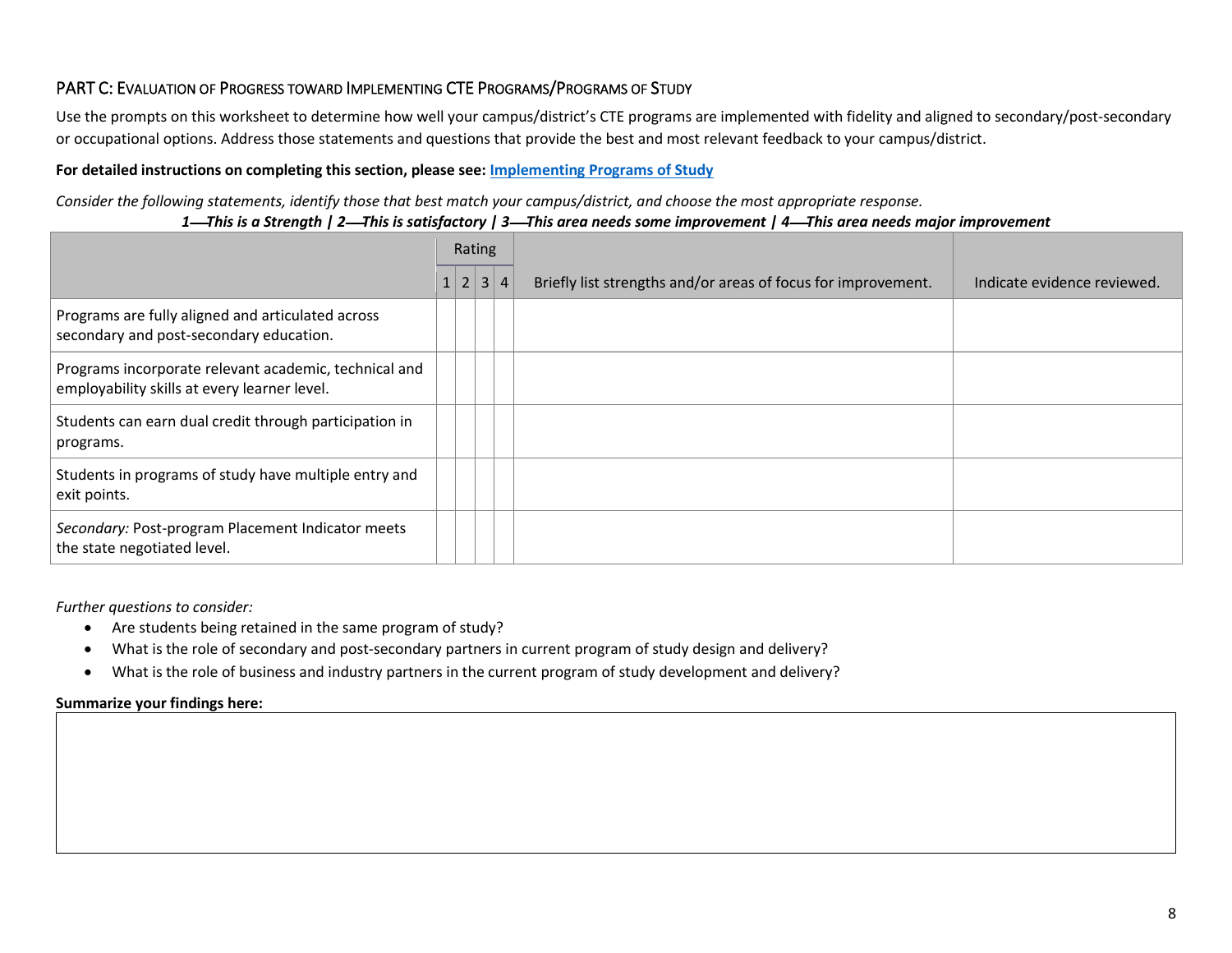## PART D: EVALUATION OF RECRUITMENT, RETENTION AND TRAINING OF CTE EDUCATORS

Use the prompts on this worksheet to analyze your campus/district's strategies for attracting and keeping qualified CTE instructors, and its policies and procedures for professional development planning. Address those statements and questions that provide the best and most relevant feedback to your campus/district.

#### **For detailed instructions on completing this section, please see: [Recruitment, Retention and Training of CTE Educators](#page-19-1)**

*Consider the following statements, identify those that best match your campus/district, and choose the most appropriate response.*

*1*⎯*This is a Strength | 2*⎯*This is satisfactory | 3*⎯*This area needs some improvement | 4*⎯*This area needs major improvement*

<span id="page-10-0"></span>

|                                                                                                                                                         | Rating |   |   |         |                                                               |                             |
|---------------------------------------------------------------------------------------------------------------------------------------------------------|--------|---|---|---------|---------------------------------------------------------------|-----------------------------|
|                                                                                                                                                         |        | 2 | 3 | $\vert$ | Briefly list strengths and/or areas of focus for improvement. | Indicate evidence reviewed. |
| The campus/district's CTE staff reflects the<br>demographic makeup of the student body.                                                                 |        |   |   |         |                                                               |                             |
| There are processes are in place to recruit new CTE<br>educators.                                                                                       |        |   |   |         |                                                               |                             |
| The campus/district has onboarding processes in place<br>to bring new professionals into the system.                                                    |        |   |   |         |                                                               |                             |
| All educators teaching in programs are adequately<br>credentialed.                                                                                      |        |   |   |         |                                                               |                             |
| Regular, substantive, and effective professional<br>development is offered around CTE, academic, and<br>technical instruction based on identified need. |        |   |   |         |                                                               |                             |
| There is a process to develop or recruit CTE instructors<br>from existing staff.                                                                        |        |   |   |         |                                                               |                             |

*Further questions to consider:*

- Are onboarding processes efficient and effective, especially for educators coming from industry?
- What has been the impact on mentoring and onboarding processes for new instructors, especially instructors coming from industry?
- What professional development offerings are most highly rated by participant staff? Does this differ when looking at different factors such as length of time in position, certification, career area, etc.?
- In what CTE subject areas are more educators needed?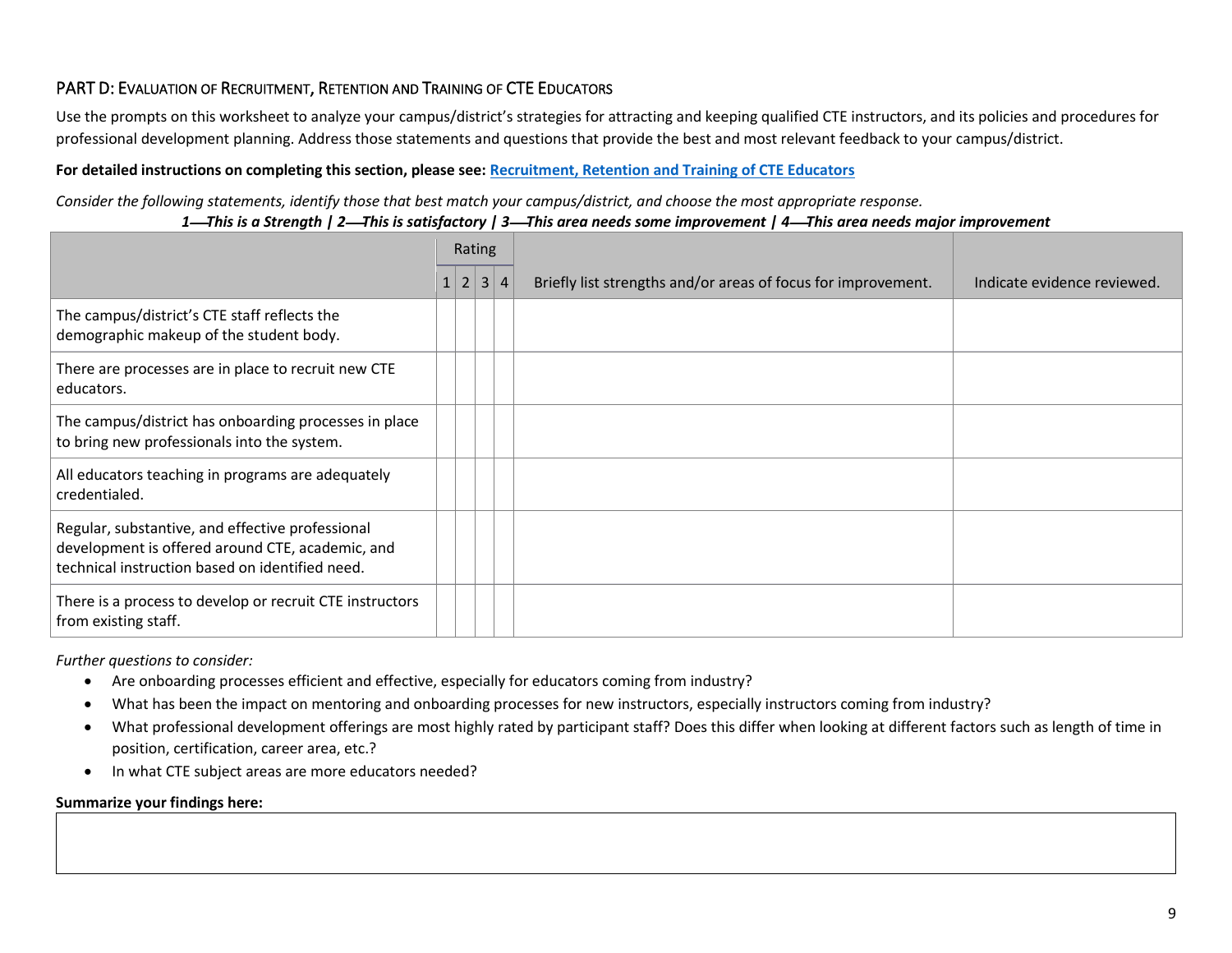## PART E: EVALUATION OF PROGRESS TOWARD IMPROVING EQUITY AND ACCESS

Use the prompts on this worksheet to investigate the steps your campus/district is taking toward equitable access and inclusion in CTE programs. Address those statements and questions that provide the best and most relevant feedback to your campus/district.

#### **For detailed instructions on completing this section, please see: [Improving Equity & Access](#page-20-1)**

*Consider the following statements, identify those that best match your district/campus, and choose the most appropriate response.*

<span id="page-11-0"></span>

|                                                                                                                                                                             | Rating |     |   |                |                                                               |                             |
|-----------------------------------------------------------------------------------------------------------------------------------------------------------------------------|--------|-----|---|----------------|---------------------------------------------------------------|-----------------------------|
|                                                                                                                                                                             |        | 1 2 | 3 | $\overline{4}$ | Briefly list strengths and/or areas of focus for improvement. | Indicate evidence reviewed. |
| The district/campus provides equal access to all CTE<br>programs for all Perkins subpopulations.                                                                            |        |     |   |                |                                                               |                             |
| There are no enrollment discrepancies for students<br>from special populations in programs that lead to high-<br>wage, high-skill and in-demand occupations.                |        |     |   |                |                                                               |                             |
| Processes are in place to encourage all students to<br>complete programs.                                                                                                   |        |     |   |                |                                                               |                             |
| The district/campus actively addresses potential<br>barriers that might prevent special populations from<br>participating in, performing in, and/or completing<br>programs. |        |     |   |                |                                                               |                             |
| Accommodations, modifications, and supportive<br>services are provided to CTE students as required.                                                                         |        |     |   |                |                                                               |                             |
| The district/campus actively recruits to encourage<br>special population students to enroll in high quality CTE<br>programs.                                                |        |     |   |                |                                                               |                             |

*Further questions to consider:*

- Which population groups are underrepresented in your CTE programs overall? Which program area? Which are over-represented?
- What is the difference between participant and concentrator data for each special population?
- Which accommodations, modifications, and supportive services are most effective? Which are underutilized?
- Which recruiting efforts for special populations seem to be most effective? Which seem to produce little effect?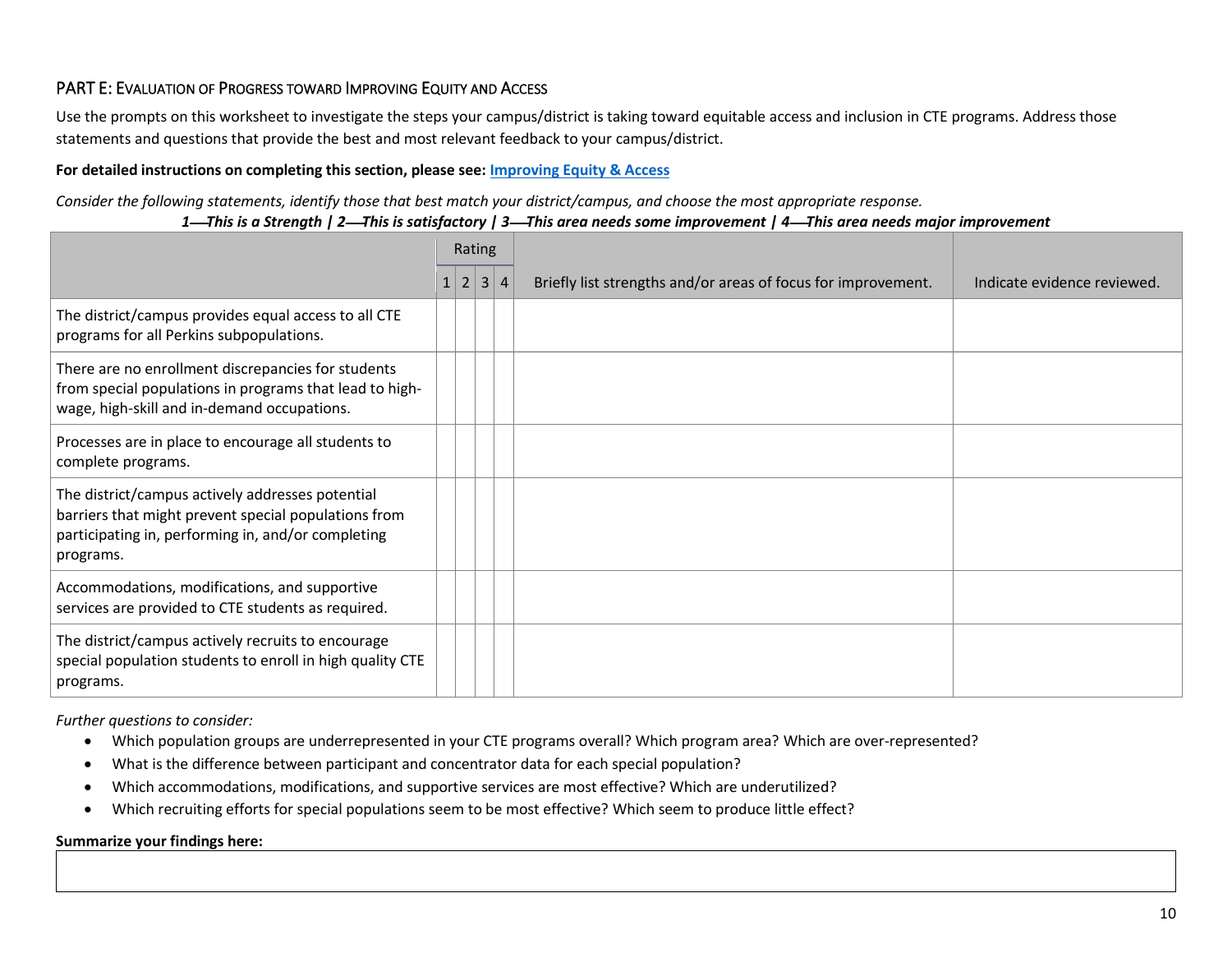## PART F: PERFORMANCE MEASURES

- *As part of your comprehensive needs assessment, it is important to include a review of your performance measures. Recipients must use this form to review levels of performance.*
- *Recipients must identify and address any disparities or gaps in performance among population subgroups [§134(b)(9)].*

*In the space provide, please complete the rating for each performance measure.*

#### *Table 1: For Secondary LEA's Only*

<span id="page-12-0"></span>

| Rating                                                                        | Met | Not Met for at<br>least year | Not Met three<br>consecutive<br>years or more | Any disparities or gaps in performance<br>among population subgroups? Briefly list<br>your primary areas of focus |
|-------------------------------------------------------------------------------|-----|------------------------------|-----------------------------------------------|-------------------------------------------------------------------------------------------------------------------|
| Performance Measure 1S1: Four-year Graduation<br>Cohort rate                  |     |                              |                                               |                                                                                                                   |
| Performance Measure 1S2: Extended graduation rate                             |     |                              |                                               |                                                                                                                   |
| Performance Measure 2S1: Academic Proficiency in<br>Reading/Language Arts     |     |                              |                                               |                                                                                                                   |
| Performance Measure 2S2: Academic Proficiency in<br>Mathematics               |     |                              |                                               |                                                                                                                   |
| Performance Measure 2S3: Academic Proficiency in<br>Science                   |     |                              |                                               |                                                                                                                   |
| Performance Measure 3S1: Post-Program Placement                               |     |                              |                                               |                                                                                                                   |
| Performance Measure 4S1: Nontraditional Program<br>Concentrator               |     |                              |                                               |                                                                                                                   |
| Performance Measure 5S2: Attained Post-secondary<br>Credits (Dual enrollment) |     |                              |                                               |                                                                                                                   |
| Performance Measure 5S3: Participated in Work-based<br>Learning               |     |                              |                                               |                                                                                                                   |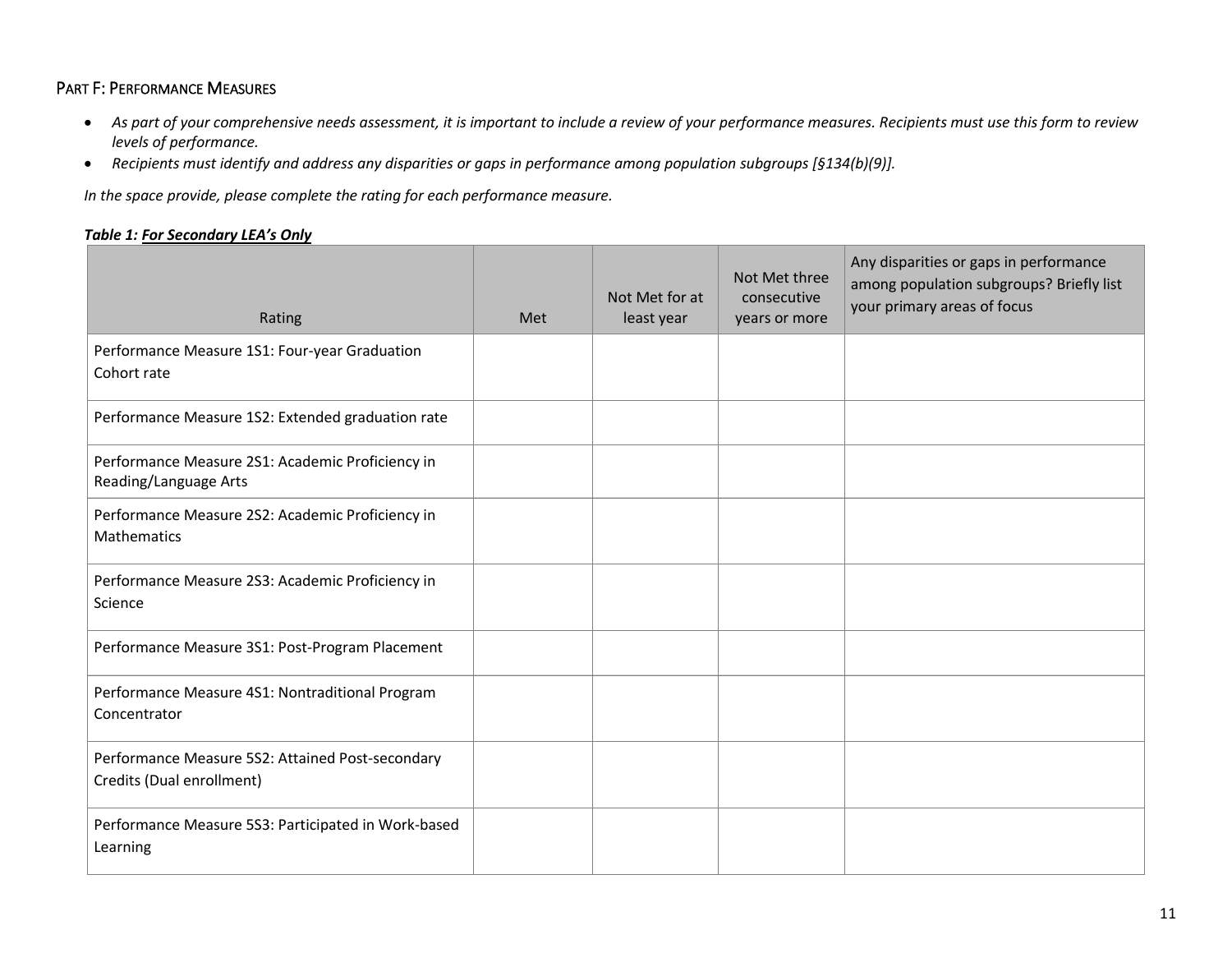#### *Table 2: For Post-secondary LEA's Only*

| Rating                                                                          | Met | Not Met for at<br>least year | Not Met three<br>consecutive<br>years or more | Any disparities or gaps in performance<br>among population subgroups? Briefly list<br>your primary areas of focus |
|---------------------------------------------------------------------------------|-----|------------------------------|-----------------------------------------------|-------------------------------------------------------------------------------------------------------------------|
| Performance Measure 1P1: Post-secondary Retention<br>and Post-Program Placement |     |                              |                                               |                                                                                                                   |
| Performance Measure 2P1: Earned Recognized Post-<br>secondary Credential        |     |                              |                                               |                                                                                                                   |
| Performance Measure 3P1: Non-traditional Program<br>Concentration               |     |                              |                                               |                                                                                                                   |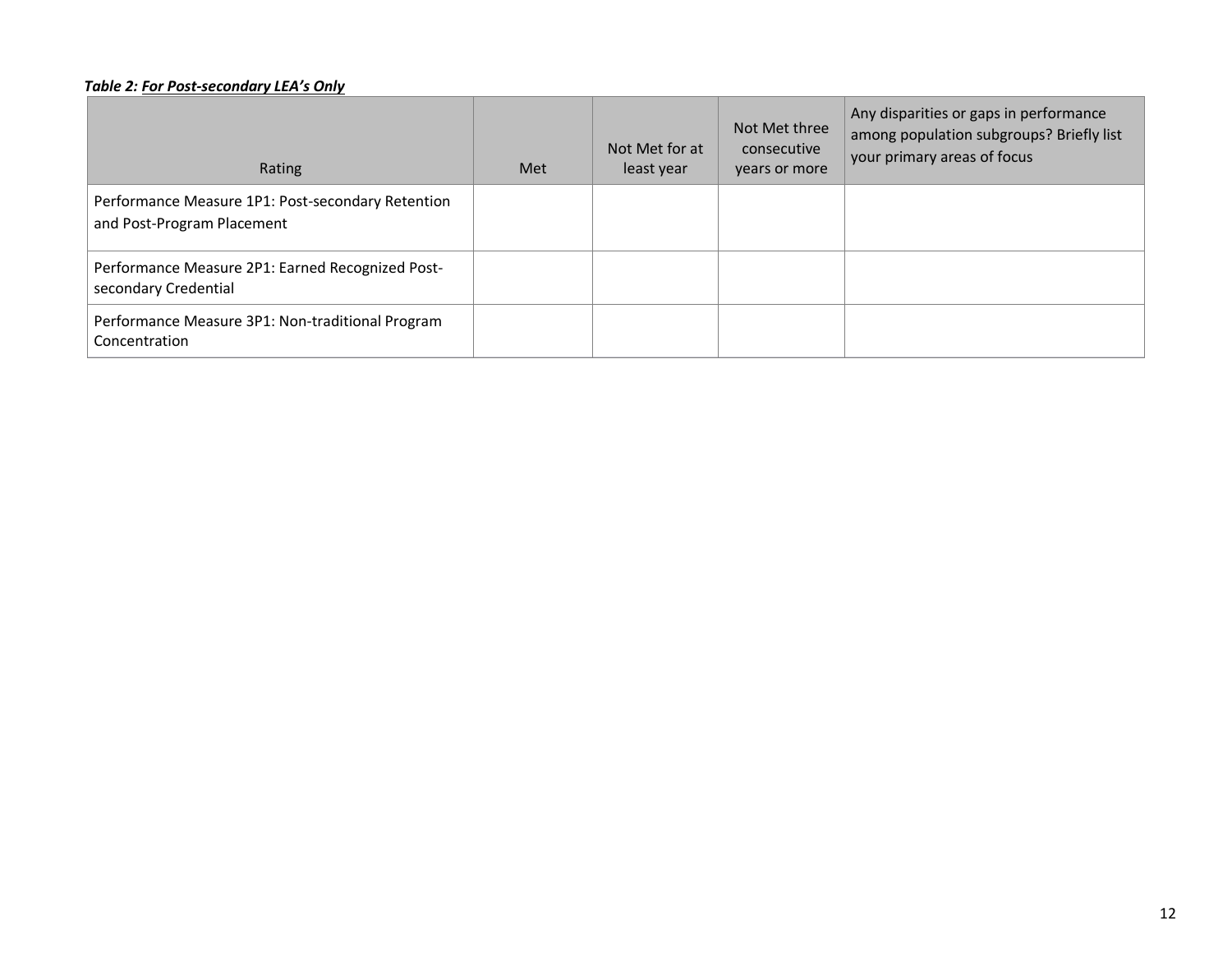## <span id="page-14-0"></span>GATHERING DATA

This portion of the guide will walk you through detailed steps for completing the worksheets in the previous section.

The comprehensive local needs assessment has six required elements. When considering each part of the CLNA, always keep the consultation requirement of Perkins V in mind, along with the list of required stakeholders outlined lined in the previous section.

| <b>Evaluation of student</b>                                   | <b>Evaluation of CTE</b>                                               | Alignment to industry                                                                              |
|----------------------------------------------------------------|------------------------------------------------------------------------|----------------------------------------------------------------------------------------------------|
| performance                                                    | program quality                                                        | needs                                                                                              |
| Progress toward<br>implementation of full<br>programs of study | A reflection on how to<br>recruit and retain<br>high-quality CTE staff | <b>Address equity issues</b><br>around access to high-<br>quality CTE programs<br>for all students |

## FEELING OVERWHELMED? HERE ARE SOME TIPS:

- INTEGRATE: Work with resources you may have within your school, district, or community would be those involved with the implementation of the Every Student Succeeds Act (ESSA) and the Workforce Innovation and Opportunity Act (WIOA). They may have some ideas, lessons learned and best practices for you to adopt.
- SPREAD THE LOAD: Assign two people to be responsible for each part of the CLNA. While completing the CLNA will require all members to work together, it will be the pair's role to make sure the information is gathered, including any necessary interview and focus groups notes, and organized to share with the entire group. Their role is not to make judgement of the information gathered, but to present and help make sense of what has been collected so effective discussion can take place.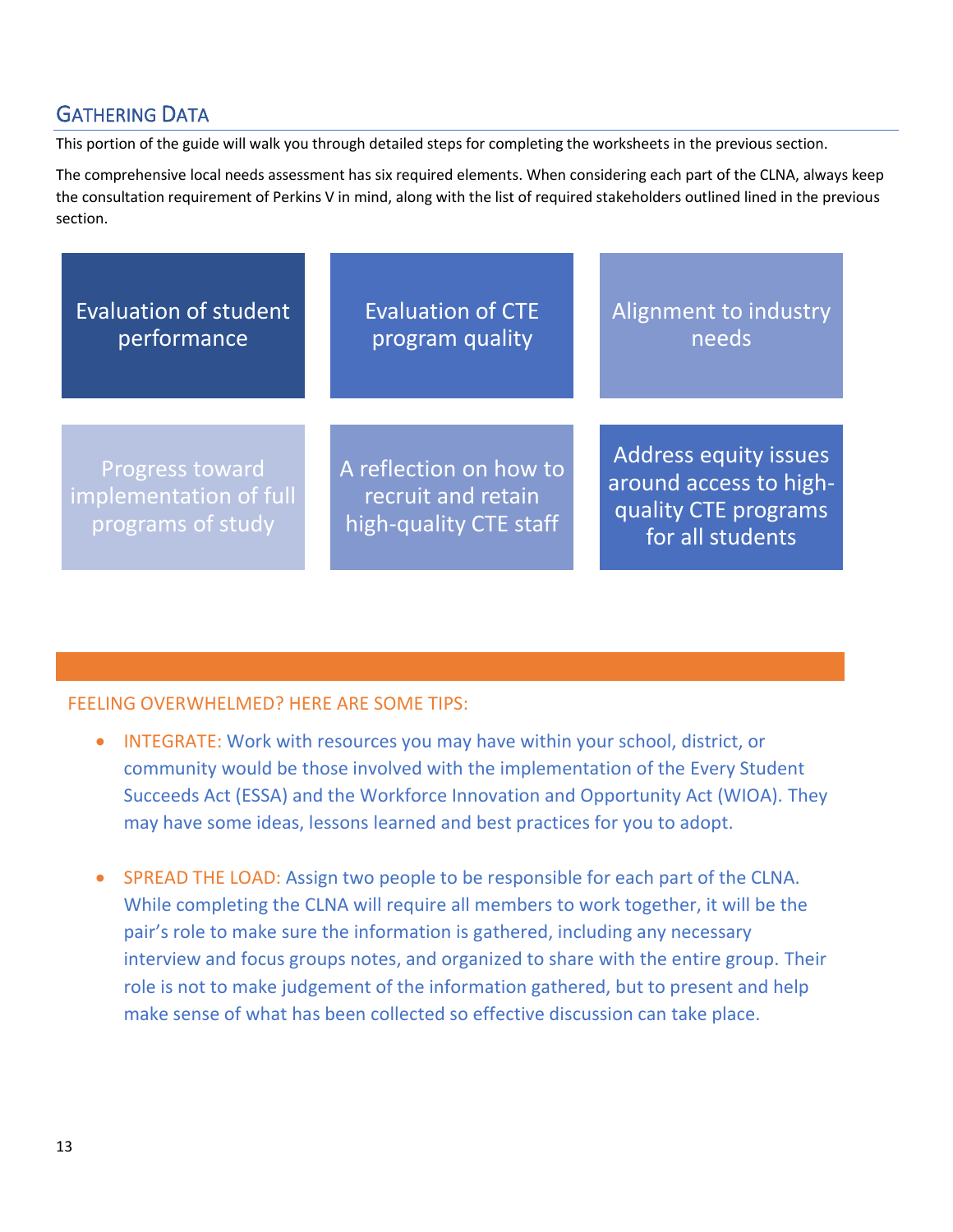## <span id="page-15-1"></span><span id="page-15-0"></span>PART A: EVALUATION OF STUDENT PERFORMANCE

| What Information Should Locals Collect: Student Performance Data |                                                                    |  |
|------------------------------------------------------------------|--------------------------------------------------------------------|--|
| What does the law say <sup>2</sup> ?                             | What does the law mean?                                            |  |
| The comprehensive local needs assessment will                    | The comprehensive local needs assessment must contain an           |  |
| include an evaluation of the performance of the                  | evaluation of CTE concentrators' performance on the core           |  |
| students served by the local eligible recipient with             | performance indicators. While eligible recipients already are      |  |
| respect to State determined and local performance                | required to do this as part of their local plans under Perkins IV, |  |
| levels, including an evaluation of performance for               | the evaluation now must at a minimum include a performance         |  |
| special populations and each subgroup.                           | analysis of the subgroups (as defined in ESSA) and the expanded    |  |
|                                                                  | list of special populations.                                       |  |

#### **State Support: This data will be provided to each Local Eligible Agency from OPI or OCHE via the annual Report Card**

#### *Performance Data Checklist*

Perkins performance data for all current core indicators for the past year, disaggregated by CTE program area and subpopulation groups including:

- Gender
- $\Box$  Race and ethnicity
- $\Box$  Migrant status
- $\Box$  Individuals with disabilities
- $\Box$  Individuals from economically disadvantaged families, low-income youth and adults
- $\Box$  Individuals preparing for nontraditional fields
- $\Box$  Single parents including single pregnant women
- $\Box$  Out of work individuals
- **I** English-language learners
- $\Box$  Homeless individuals
- $\Box$  Youth who are in or who have aged out of the foster care system
- $\Box$  Youth with a parent who is on active duty military

<span id="page-15-2"></span>Comparison data for 'all' students:

- $\Box$  Secondary students Statewide assessment data comparisons for:
	- o Graduation rate
	- o Academic achievement
	- o Placement –
- $\Box$  Post-secondary Institutional data comparisons for:
	- o Credential attainment
	- o Placement
- $\Box$  Strategies utilized to address performance gaps for specific subgroups along with outcomes for the strategies attempted

<sup>&</sup>lt;sup>2</sup> Section 134(c)(2)(A) states the needs assessment must include: An evaluation of the performance of the students served with respect to State determined and local *levels of performance, including an evaluation for special populations and each subgroup described in section 1111 of the ESEA.*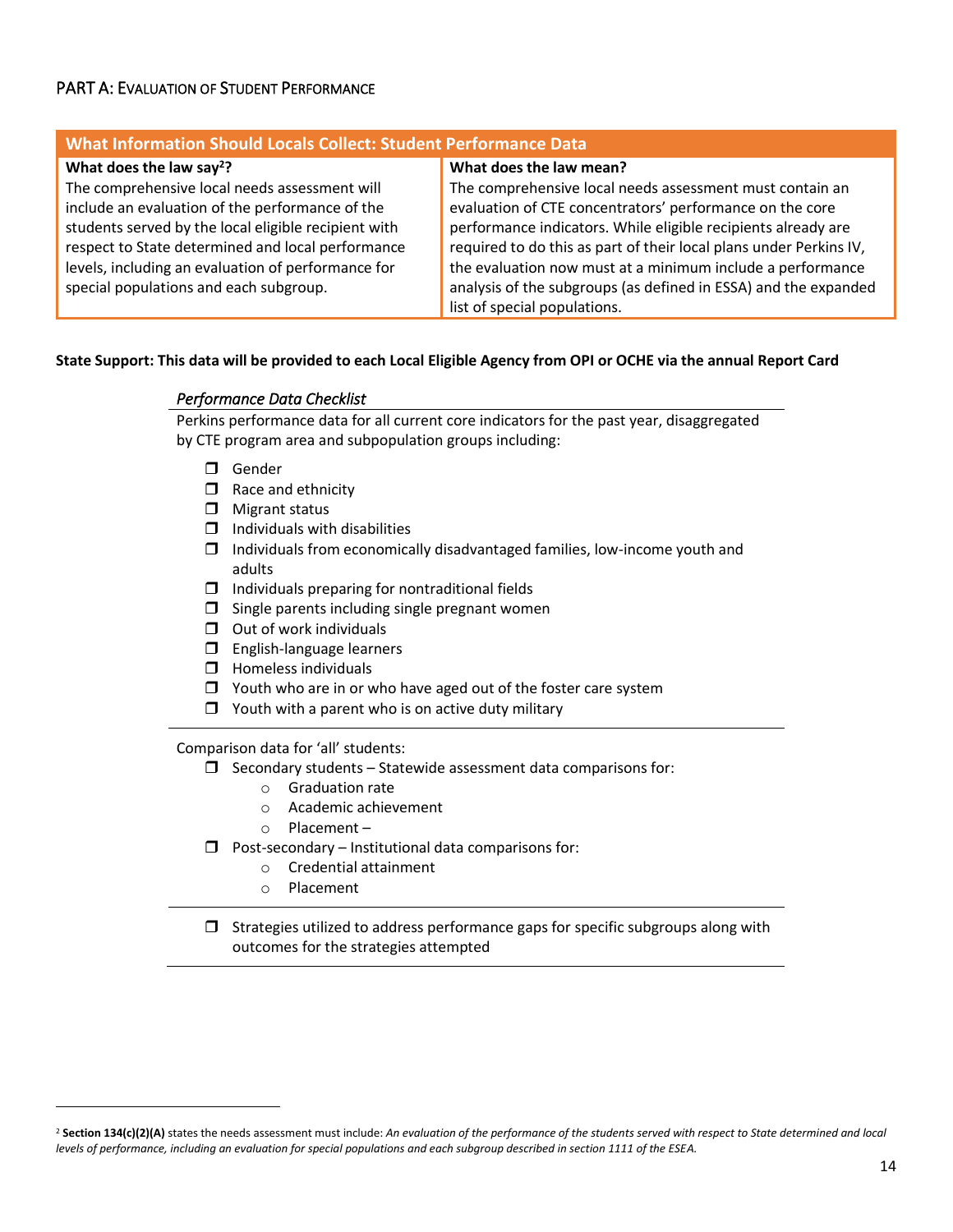## <span id="page-16-0"></span>PART B: EVALUATION OF PROGRAM QUALITY

| What Information Should Locals Collect: Size, Scope & Quality |                                                                  |  |
|---------------------------------------------------------------|------------------------------------------------------------------|--|
| What does the law say <sup>3</sup> ?                          | What does the law mean?                                          |  |
| The comprehensive local needs assessment will                 | The provision maintains the size, scope and quality requirements |  |
| include a description of how CTE programs offered by          | in Perkins IV, but instead requires that this description be     |  |
| the local eligible recipient are sufficient in size, scope,   | addressed through the needs assessment (which is part of the     |  |
| and quality to meet the needs of all students served by       | local application in Perkins V) instead of in the local plan in  |  |
| the eligible recipient.                                       | Perkins IV. The state has the responsibility to establish the    |  |
|                                                               | definition of these three requirements.                          |  |
|                                                               |                                                                  |  |

## <span id="page-16-1"></span>PART B-1: SIZE, SCOPE AND QUALITY

What is size, scope and quality? These definitions are important to ensure funds are used to drive quality, equitable, and impactful programs.

#### *Criteria for Secondary Recipients:*

#### **Size**

- •The quantifiable evidence, physical parameters and limitations of each approved program (e.g., number of required programs or programs of study offered, required class size, availability of facilities and equipment, etc.) that relate to the ability of the program to address all student learning outcomes.
- •Review this definition to make certain it aligns with the state's goals around quality, equity, access.

#### **Scope**

- •Adequate scope for a Perkins funded CTE program include:
- •Montana Career Pathway program of study
- •Opportunities for dual credit
- •Online CTE courses
- •Work-based learning
- •Career & technical student organization(s)
- •Industry recognized credential opportunities.
- •Secondary Perkins funded programs must be aligned with business and industry as validated by a local business advisory committee.

#### **Quality**

- •The expected outcomes and impact of each program and/or program of study (e.g., ability of students to earn industryrecognized credentails, academic achievement, learner access to high-skill, high-wage and in-demand programs, etc.)
- •This is potentially the most critical of the three definitions. A strong definition of quality will drive funds to programs that prepare students for current and future workforce needs and may help to transitions programs that are not meeting future needs.

Secondary eligible recipients must offer a minimum of approved Montana Career Pathways based upon student enrollment as follows *(Using the MSHA criteria of school size)*:



<sup>3</sup> Section 134(c)(2)(B)(i) states the needs assessment must include: *A description of how career and technical programs offered are sufficient in size, scope, and quality to meet the needs of all students served.*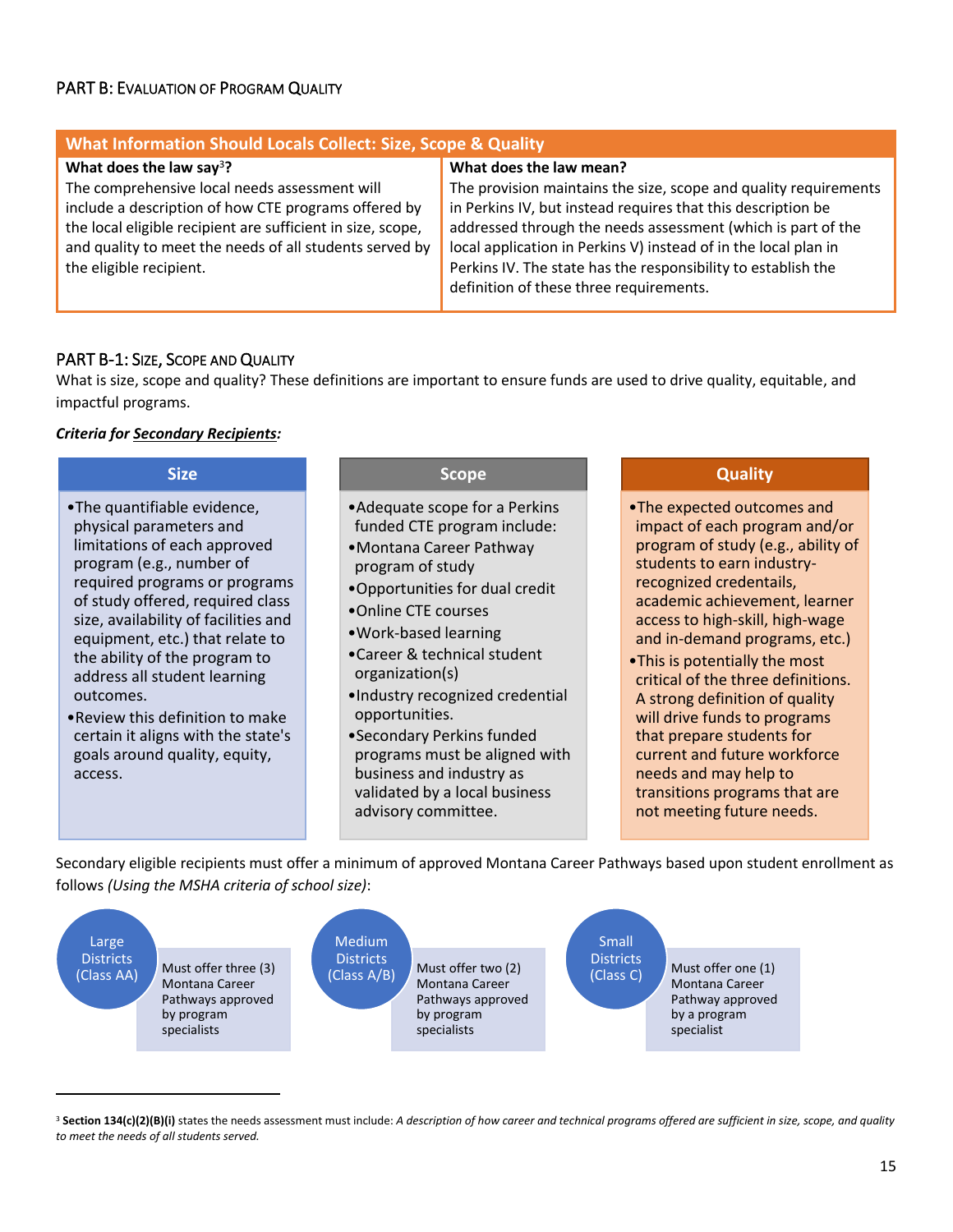### *Criteria for Post-secondary Recipients:*

### **Size**

- •The quantifiable evidence, physical parameters and limitations of each approved program (e.g., number of required programs or programs of study offered, required class size, availability of facilities and equipment, etc.) that relate to the ability of the program to address all student learning outcomes.
- •Review this definition to make certain it aligns with the state's goals around quality, equity, access.

#### **Scope**

- •Postseconday programs must include rigorous, coherent CTE content aligned with challenging academic standards.
- •Links must exist between secondary and post-secondary programs of study.
- •Post-secondary Perkins funded programs must be aligned with business and industry as validated by a local business advisory committee.

#### **Quality**

- •The expected outcomes and impact of each program and/or program of study (e.g., ability of students to earn industryrecognized credentails, academic achievement, learner access to high-skill, high-wage and in-demand programs, etc.)
- •A strong definition of quality will drive funds to programs that prepare students for current and future workforce needs and may help to transitions programs that are not meeting future needs.

## *Size, Scope & Quality Checklist*

Size (capacity focus):

- $\Box$  Total number of programs;
- $\Box$  Total number of courses within each program;
- $\Box$  CTE participant and concentrator enrollments for the past three years, aggregate and disaggregated;
- $\Box$  Capacity of each program for the past three years;
- $\square$  Survey results assessing student interest in CTE programs

Scope (curricular focus):

- $\Box$  Documentation of all SCED Codes, including secondary sequences; articulation to post-secondary; and post-secondary pathways of study;
- $\Box$  Data on student retention and transition from secondary to post-secondary within each Montana Career Pathway (if available through 5S1 placement data);
- $\square$  Descriptions of dual/concurrent enrollment programs, and data on student participation;
- $\Box$  Data on student industry-recognized credential attainment in each program disaggregated by student demographic;
- $\Box$  Curriculum standards showing depth and breadth of program;
- $\Box$  Opportunities for extended learning within and across CTE programs of study (e.g. job-shadowing, internships, pre- or registered apprenticeships).

Quality (outcome focus):

- $\Box$  Curriculum standards and frameworks aligned to industry need;
- $\Box$  Assessments leading to industry recognized credentials;
- $\square$  Documentation of partnership communication and engagement activities;
- $\Box$  Documentation of adherence to safety requirements;
- Documentation of Career Technical Student Organization (CTSO) activities and alignment to curriculum;
- $\square$  Data collection mechanisms;
- $\Box$  Program improvement processes;
- $\square$  Data on placement in employment following program participation (postsecondary only);
- $\Box$  Results of outside evaluation tools.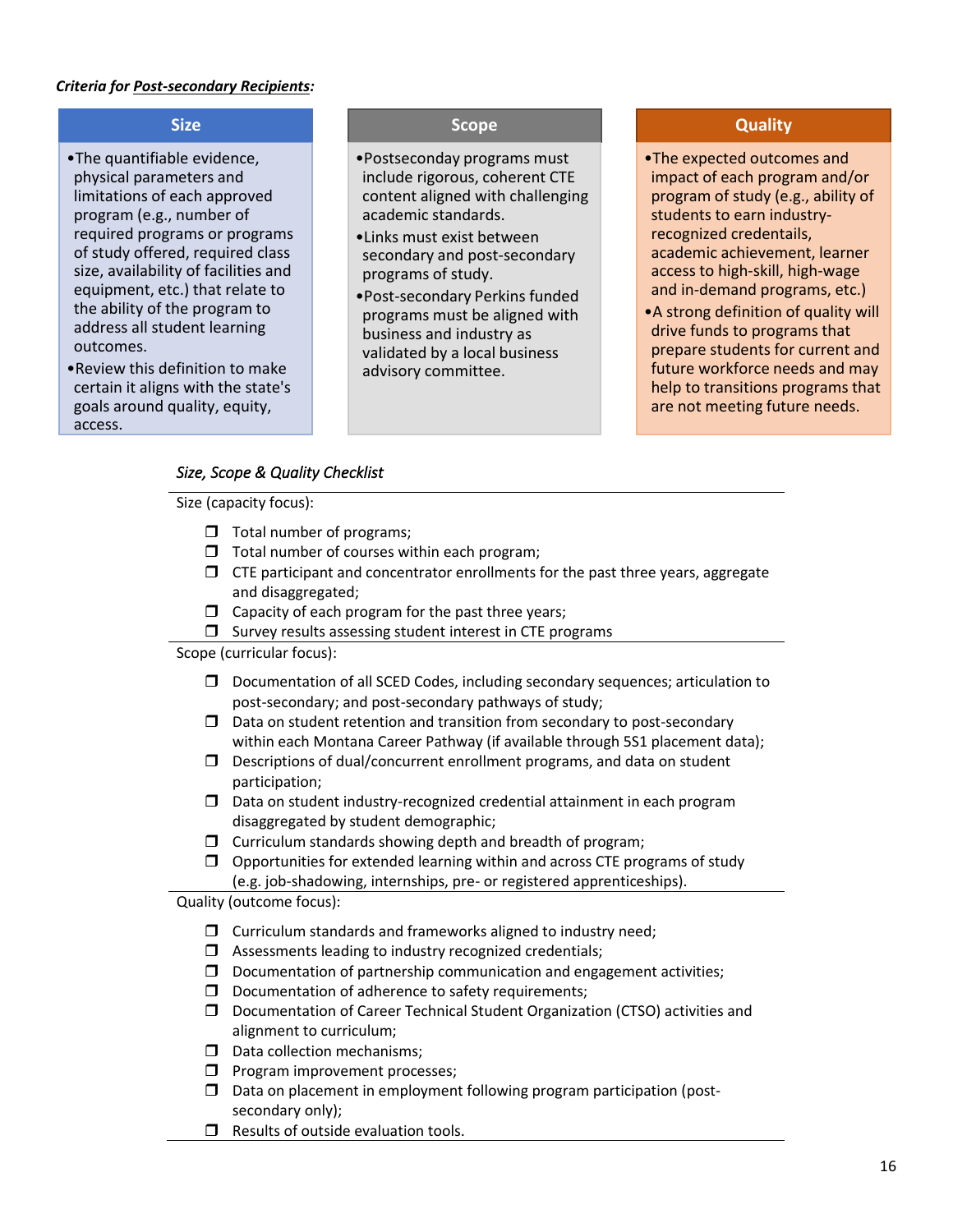## <span id="page-18-2"></span><span id="page-18-0"></span>PART B-2: LABOR MARKET ALIGNMENT

| <b>What Information Should Locals Collect: Labor Market Alignment</b>                                                                                                                                                                                                                                                                                                                                                                                                                                                                                                                  |                                                                                                                                                                                                                                                                |  |  |
|----------------------------------------------------------------------------------------------------------------------------------------------------------------------------------------------------------------------------------------------------------------------------------------------------------------------------------------------------------------------------------------------------------------------------------------------------------------------------------------------------------------------------------------------------------------------------------------|----------------------------------------------------------------------------------------------------------------------------------------------------------------------------------------------------------------------------------------------------------------|--|--|
| What does the law say <sup>4</sup> ?<br>The comprehensive local needs assessment will include a description<br>of how CTE programs offered by the eligible recipient are aligned to<br>State, regional, Tribal, or local in-demand industry sectors or<br>occupations identified by the State workforce development board or<br>local workforce development board, including career pathways,<br>where appropriate. The CLNA may also identify programs designed<br>to meet local education or economic needs not identified by State<br>boards or local workforce development boards. | What does the law mean?<br>The law requires an analysis of how CTE<br>programs are meeting workforce needs, and<br>provides eligible recipients with multiple<br>ways to demonstrate labor market demand,<br>from a combination of state and local<br>sources. |  |  |

<span id="page-18-3"></span>If your school is not able to match a CTE program with workforce occupations, provide a two-year plan for re-training/retooling your CTE teacher(s) to bring the program into alignment (for secondary LEA's only).

#### *Labor Market Alignment Checklist*

- $\Box$  State and Local Labor Market Information (LMI) current and projected employment;
- Montana Department of Labor and Industry long-term and intermediate labor market forecasts;
- $\Box$  Third party data dashboards (such as Naviance, etc.);
- $\Box$  Input from local business and industry representatives, with reference to opportunities for special populations;
- $\Box$  Alumni employment and earning outcomes from a state workforce agency, or alumni follow up survey;
- $\Box$  CTE Program of Study concentrator data for three years;
- $\Box$  Program size, scope and quality analysis.

## <span id="page-18-1"></span>PART C: PROGRESS TOWARD IMPLEMENTING CTE PROGRAMS/PROGRAMS OF STUDY

## **What Information Should Locals Collect: Progress towards Implementing CTE Programs/Programs of Study**

| What does the law say <sup>5</sup> ?     | What does the law mean?                                                     |
|------------------------------------------|-----------------------------------------------------------------------------|
| The comprehensive local needs            | This evaluation should be both a backward and forward-looking review of the |
| assessment will include an evaluation of | programs and programs of study offered. In addition to meeting the size,    |
| progress toward the implementation of    | scope and quality, this requirement addresses current and future plans to   |
| CTE programs and programs of study.      | support the implementation of programs and programs of study.               |
|                                          |                                                                             |

**Sec 3(41): Program of Study**. A coordinated, non-duplicative sequence of academic and technical content at the secondary and post-secondary level that:

- Incorporates challenging State academic standards;
- Addresses both academic and technical knowledge and skills, including employability skills;

<sup>4</sup> **Section 134(c)(2)(B)(ii)** states the needs assessment must include: *A description of how career and technical education programs are aligned to State, regional, Tribal or local in-demand industry sectors or occupations identified by the State workforce development board or are designed to meet local education or economic needs not identified by the local workforce development boards.*

<sup>5</sup> **Section 134(c)(2)(C)** states the needs assessment must include: *An evaluation of progress toward the implementation of career and technical education programs and programs of study.*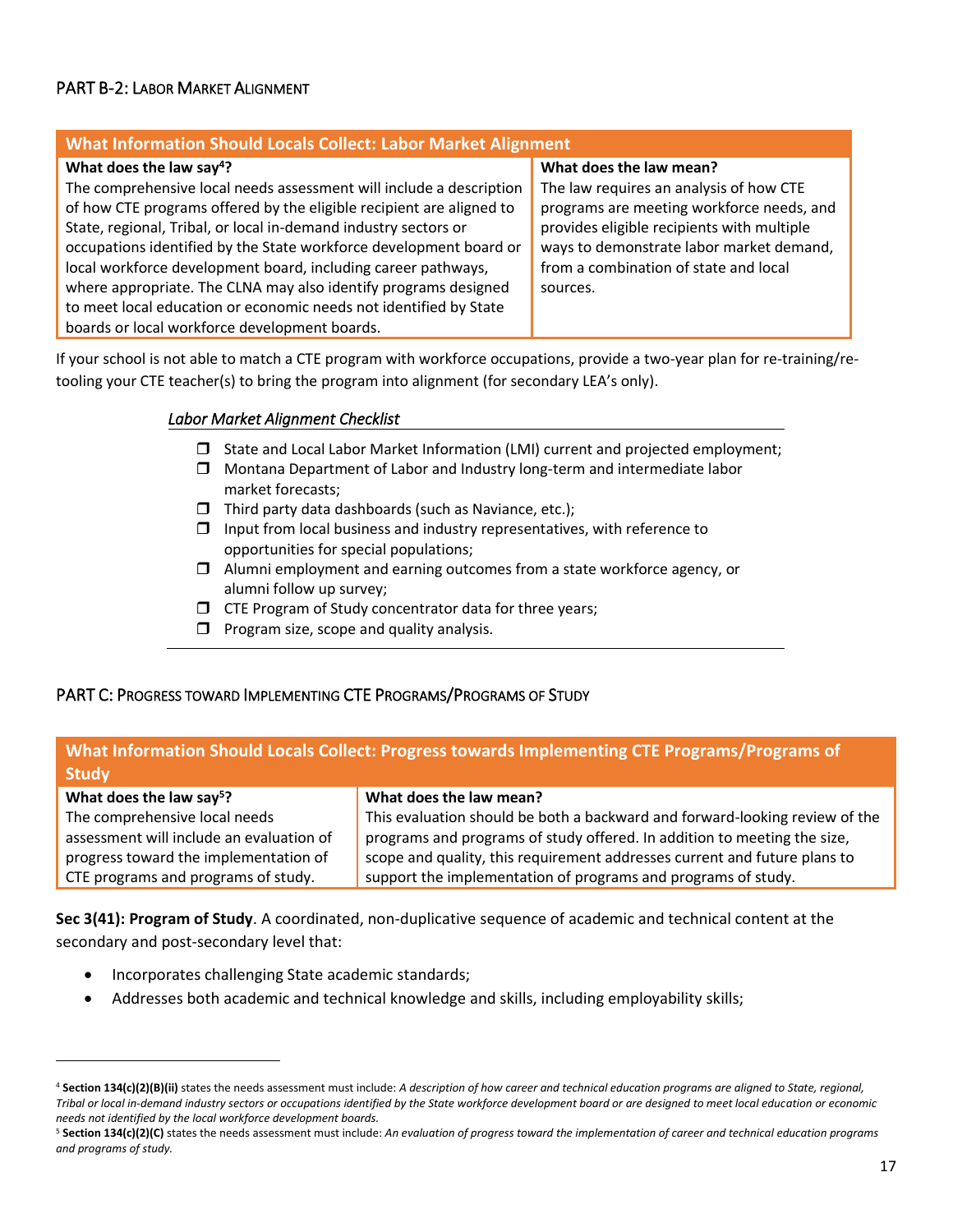- Progresses in specificity (beginning with all aspects of an industry or career cluster and leading to more occupation-specific instruction);
- Has multiple entry and exit points that incorporates credentialing; and
- <span id="page-19-1"></span>• Culminates in the attainment of a recognized post-secondary credential.

## *Program of Study Checklist*

- Documentation of course sequences and aligned curriculum for each CTE program;
- $\Box$  Standards for academic, technical and employability skills taught per course;
- $\Box$  Trend data on dual and concurrent enrollment in CTE programs;
- $\Box$  Definitions used for alignment, dual and concurrent enrollment, academic and technical standards;
- $\Box$  Trend data on student participation;
- $\Box$  Advisory committee notes/minutes;
- $\Box$  Data on credential attainment by type;
- $\Box$  Notes on industry participation.

## <span id="page-19-0"></span>PART D: RECRUITMENT, RETENTION AND TRAINING OF CTE EDUCATORS

| What Information Should Locals Collect: Recruitment, Retention and Training of Faculty and Staff                                                                                                                                                                                                                                                                                                                        |                                                                                                                                                                                                                                               |  |
|-------------------------------------------------------------------------------------------------------------------------------------------------------------------------------------------------------------------------------------------------------------------------------------------------------------------------------------------------------------------------------------------------------------------------|-----------------------------------------------------------------------------------------------------------------------------------------------------------------------------------------------------------------------------------------------|--|
| What does the law say <sup>6</sup> ?<br>The comprehensive local needs assessment will include a<br>description of how the eligible recipient will improve recruitment,<br>retention, and training of CTE teachers, faculty, specialized<br>instructional support personnel, paraprofessionals, and career<br>guidance and academic counselors, including individuals in groups<br>underrepresented in such professions. | What does the law mean?<br>Eligible recipients must evaluate their current<br>and future recruitment, retention and<br>professional development needs. This may<br>require root cause analyses of teacher or<br>other professional shortages. |  |

#### *CTE Educators Checklist*

- $\Box$  Data on faculty, staff, administrator and counselor preparation, credentials, salaries and benefits and demographics;
- $\Box$  Student demographic data;
- $\Box$  Description of recruitment process;
- $\Box$  Description of retention process;
- $\Box$  Description of professional development, mentoring and externship opportunities;
- $\square$  Data on educator participation in professional development, mentoring and externships;
- $\Box$  Findings from educator evaluations or other resources about impact of professional development, mentoring and externships;
- $\Box$  Survey or focus results conducted with educators regarding needs and preferences;
- $\Box$  Trend data on educator and staff shortage areas in terms of CTE area and demographics;
- $\Box$  Trend data on educator and staff retention in terms of CTE area and demographics;

<sup>&</sup>lt;sup>6</sup> Section 134(c)(2)(D) states the needs assessment must include: *A description of how the eligible recipient will improve recruitment, retention, and training of career and technical education teachers, faculty, specialized instructional support personnel, paraprofessionals, and career guidance and academic counselors, including individuals in groups underrepresented in such professions.*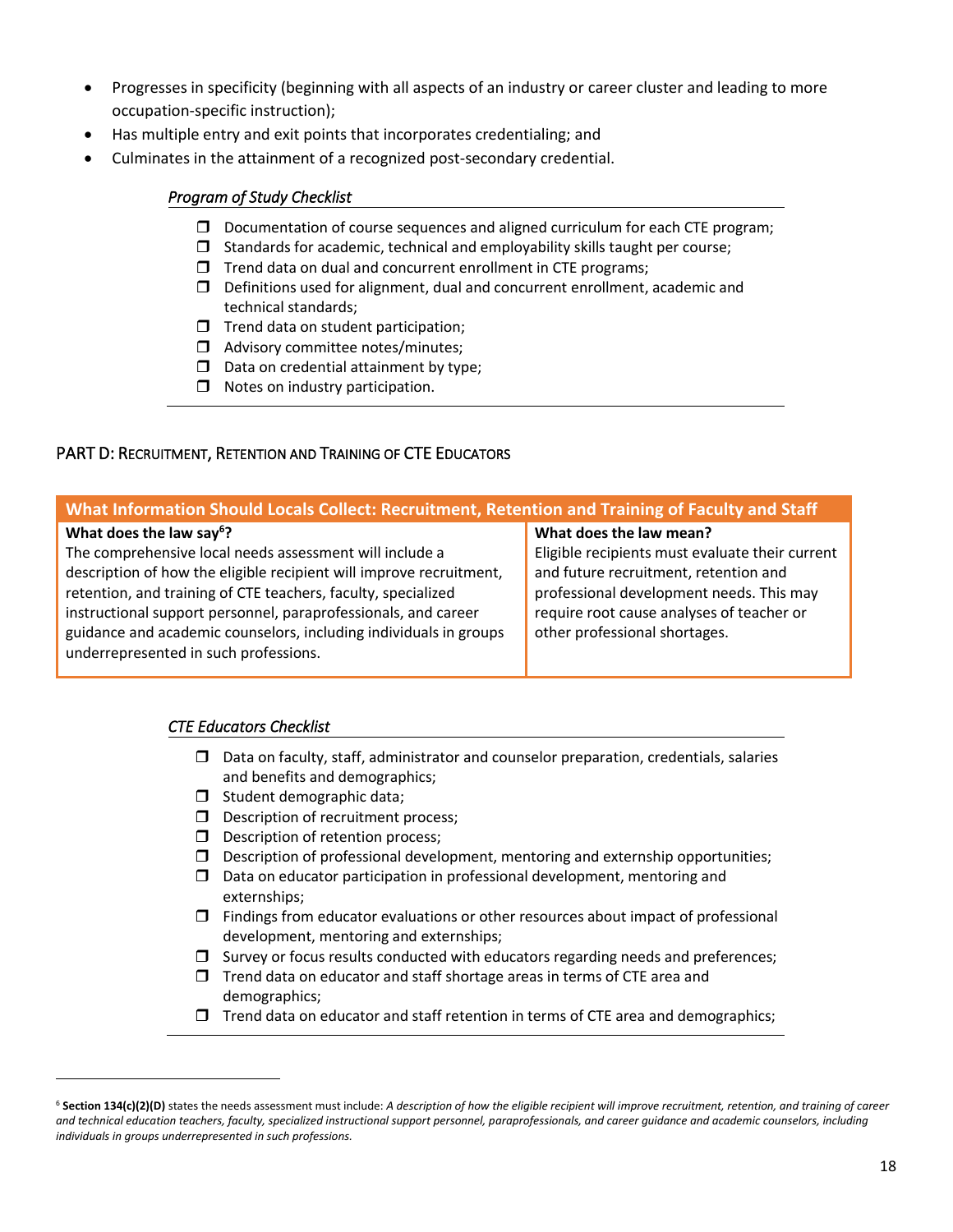## <span id="page-20-1"></span><span id="page-20-0"></span>**What Information Should Locals Collect: Progress Towards Improving Access & Equity**

#### **What does the law say<sup>7</sup>?**

The comprehensive local needs assessment shall include a description of:

- Progress toward implementation of equal access to high-quality CTE courses and programs of study, for all students including strategies to overcome barriers that result in lower rates of access to, or performance gaps in, the courses and programs for special populations;
- How they are providing programs that are designed to enable special populations to meet the local levels of performance; and
- How they are providing activities to prepare special populations for high-skill, high-wage, or in-demand industry sectors or occupations in competitive, integrated settings that will lead to self-sufficiency.

**What does the law mean?** This requirement is focused on supports for special populations. The law challenges states to assist locals in directing resources or supports to close performance gaps and remove barriers. There may be different supports necessary to address different barriers and different populations.

The definition of Special Populations has broadened under Perkins V, so it is important to check your data systems for access to information.

*Sec. 3(48) Special Populations. The term "special populations" means –*

- *Individuals with disabilities;*
- *Individuals from economically disadvantaged families, including low income youth and adults;*
- *Individuals preparing for nontraditional fields;*
- *Single parents, including single pregnant women;*
- *Out-of-work-individuals;*
- *English-language learners;*
- *Homeless individuals described in section 725 of the McKinney-Vento Act;*
- *Youth who are in, or have aged out of, the foster care system;*
- *Youth with a parent who is:*
	- o *a member of the armed service*
	- o *on active duty status*

#### *Access & Equity Checklist*

- $\Box$  Program promotional materials (offered in other languages for ELLs and parents/guardians);
- $\Box$  Recruitment activities for each special population;
- $\Box$  Career guidance activities for each special population;
- $\Box$  Processes for communicating and providing accommodations, modifications and supportive services for special populations;
- $\Box$  Available services to support all students, including special populations;
- $\Box$  Procedures for work-based learning for special population students;
- $\Box$  CTE participation and performance by each career area and special population;
- $\square$  Data on participation in CTSO in terms of special populations;
- $\Box$  Findings from the Student Performance section;
- $\Box$  Findings from the Program Quality section;
- $\Box$  Findings from surveys/focus groups with student, parents and/or community representatives of special populations.

• *Providing programs that are designed to enable special populations to meet the local levels of performance; and*

<sup>7</sup> **Section 134(c)(2)(E)** states the needs assessment must include: *A description of progress toward implementation of equal access to high-quality career and technical education courses and program of study for all students including:*

<sup>•</sup> Strategies to overcome barriers that result in lower rates of access to, or performance gaps in, the courses and programs for special populations;

<sup>•</sup> *Providing activities to prepare special populations for high-skill, high-wage, or in demand industry sectors or occupations in competitive, integrated settings that will lead to self-sufficiency.*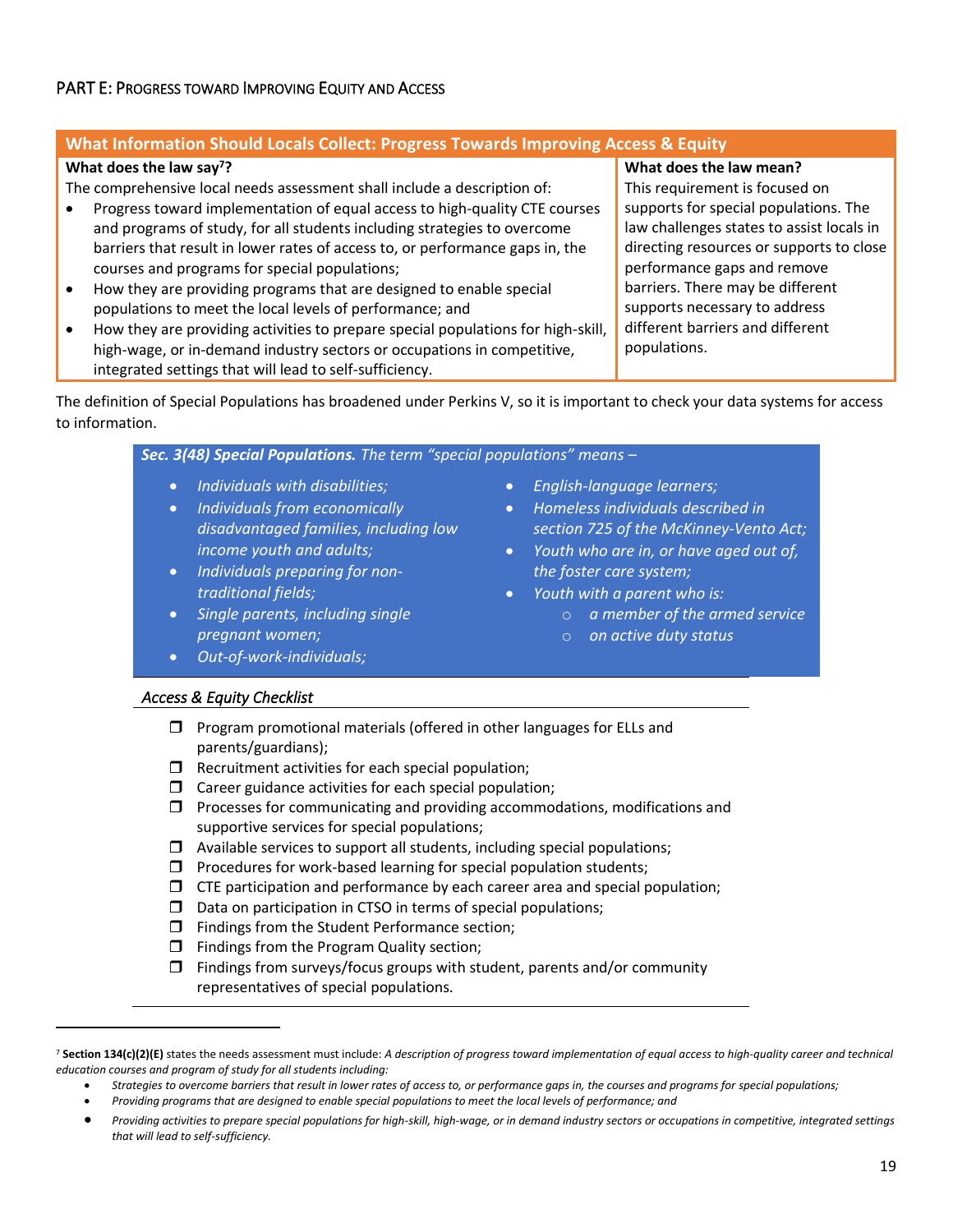## <span id="page-21-0"></span>MERGING FINDINGS AND SETTING PRIORITIES

Finishing the CLNA and beginning the local application for Perkins funds are the next steps in the process with input from the required partners. Be creative and use your resources to get that valuable insight. It does not have to happen in a large public forum, but creative outcomes might be generated when employing those other engagement strategies listed in the [Appendix](#page-23-0)  [B.](#page-23-0)

Engaging stakeholders in a discussion about local and regional goals is critical as you conclude this process. Ensuring the stakeholder group understands the six required uses of funds (Sec. 135 of the law) and the nine elements of the local application (Sec. 134 of the law) will be critical at this point. Armed with facts and information, the leadership team can work with the stakeholder group to do the final steps and prepare for the local application.

Arguably, the next part of the needs assessment is the most difficult. It is time to review your findings and determine what steps to take. Likely there are considerably more issues and actions than can be addressed at this time, however it is important to narrow the list of needs to a key set of actions that will have the greatest impact on:

- Closing performance gaps for special population groups;
- Improving program size scope and quality and insuring labor market alignment;
- Improving program quality;
- Making sure you have the best and most diverse educators; and
- Removing barriers that reduce access and success.

In prioritizing areas of focus, go back to the notes from your discussions and consider more broad questions from each part such as:

- Part A: Which performance areas are most problematic? For what student groups? How will you to address those needs?
- Part B-1: Which programs are strong and need support to keep momentum? Which programs are struggling and should to be discontinued or reshaped to be of adequate size, scope, and quality? Are there specific components of program quality that present challenges across career areas?
- Part B-2: Are programs adequately addressing current and emerging employer needs? Will programs allow students to earn a living wage when they become employed?
- Part C: Are secondary, post-secondary, and support systems aligned to ensure students can move through the pathway without barriers or replication? Are credentials awarded to students of economic value to students and employers?
- Part D: How can you get teachers to join your staff? What support do you need to retain effective teachers and instructors?
- Part E: Which subpopulations are struggling the most? Are there activities to undertake that would remove barriers right away? What long-term solutions do you have to ensure all subpopulations are successful?

These will be difficult discussions. The outcome of this final step will be to identify activities to fund in the coming four years. The leadership team will likely need to make some tough decisions about how to prioritize the need and design the action steps to be included in the Perkins Local Application.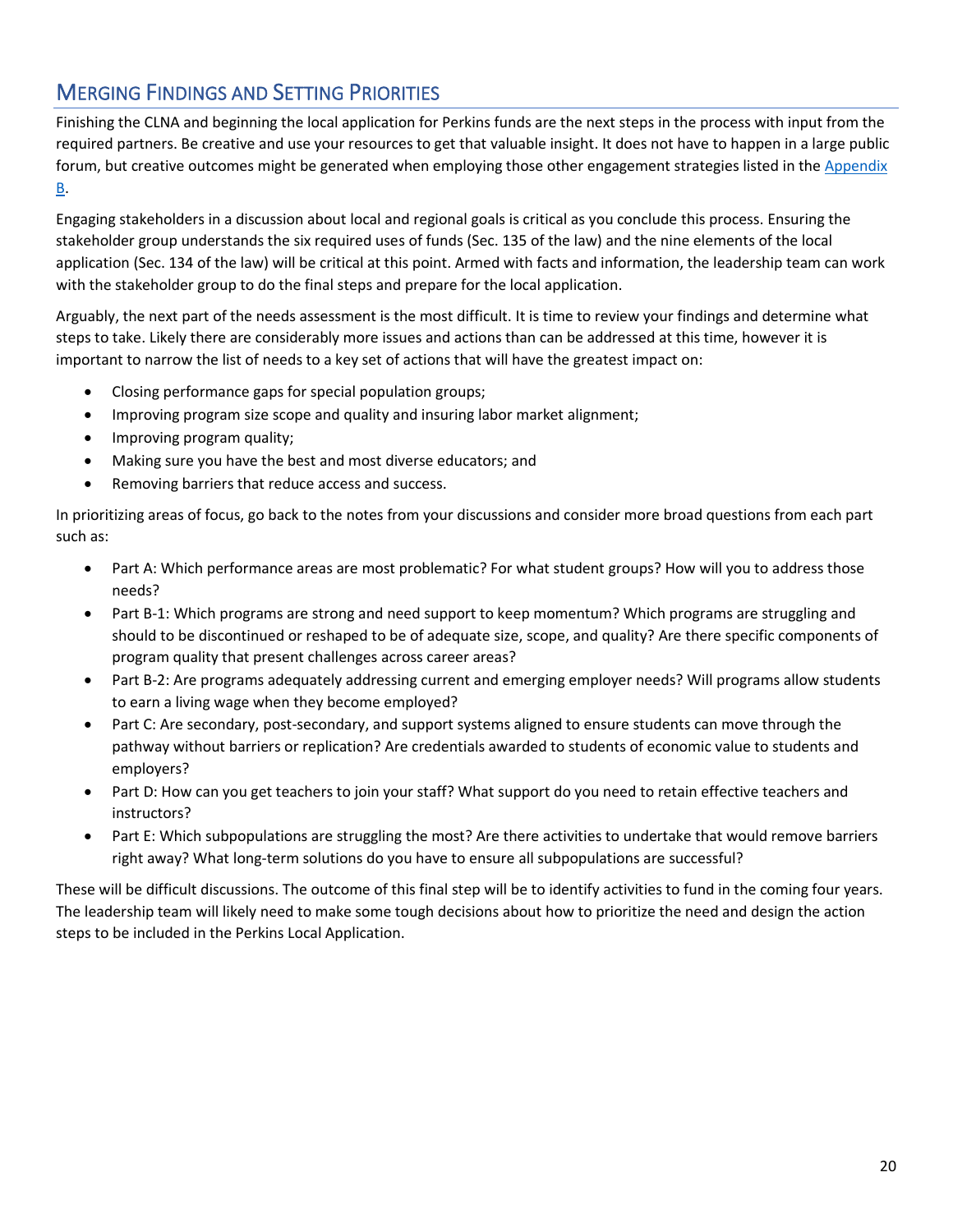<span id="page-22-1"></span><span id="page-22-0"></span>PERKINS V LAW: **HTTPS://CTE.[CAREERTECH](https://cte.careertech.org/sites/default/files/PerkinsV_September2018.pdf).ORG/SITES/DEFAULT/FILES/PERKINSV\_SEPTEMBER2018.PDF**

### <span id="page-22-2"></span>PERKINS V GUIDANCE:

#### **A Guide for State Leaders: Maximizing Perkins V's Comprehensive Local Needs Assessment & Local Application to Drive Quality and Equity in CTE [\(Word](https://cte.careertech.org/sites/default/files/Maximizing_Perkins_Local_Needs_Assessment_10-27-18.docx) and [PDF\)](https://cte.careertech.org/sites/default/files/Maximizing_Perkins_Local_Needs_Assessment_10-27-18.pdf)**

This guide from Advance CTE provides a summary, analysis and guidance for each major component of the comprehensive local needs assessment and the decisions states can be making now to support a robust CLNA process that aligns with the state's overall vision for CTE

#### **A Guide for Local Leaders: Maximizing Perkins V's Comprehensive Local Needs Assessment & Local Application to Drive Equality in CTE [\(PDF\)](https://cte.careertech.org/sites/default/files/Maximizing_Local_Needs_Assessment_LocalLeaders_10-31-2018.pdf)**

This guide from ACTE provides an overview and guidance for the comprehensive local needs assessment so that local leaders can utilize it as a tool for program improvement.

#### **Policy Benchmark Tool: CTE Program of Study Approval** (**[LINK](https://careertech.org/resource/program-approval-policy-benchmark-tool)**)

This guide from Advance CTE provides a tool for policy evaluation. An effective process for setting priorities is modeled in this guide.

#### <span id="page-22-3"></span>OTHER RESOURCES:

The needs assessment in Perkins V was modeled after the assessment created for Title IV-A (Student Support and Academic Enrichment Grants) in ESSA (with some changes) so these resources that might serve as useful reference points:

Using Needs Assessments for School and District Improvement: A Tactical Guide

Council of Chief State School Officers. December 5, 2018 **[\(LINK\)](https://ccsso.org/resource-library/using-needs-assessments-school-and-district-improvement-0)**

Worksheets From: Using Needs Assessment for School and District Improvement

Council of Chief State School Officers. Julie Corbett and Sam Redding. 2017. **[\(LINK\)](https://www.ccsso.org/sites/default/files/2017-12/Worksheets-from-Needs-Assessment.pdf)**

Needs Assessment Guidebook

State Support Network. Cary Cuiccio and Mary Husby-Slater. May 2018 **[\(LINK\)](https://statesupportnetwork.ed.gov/system/files/needsassessmentguidebook-508_003.pdf)**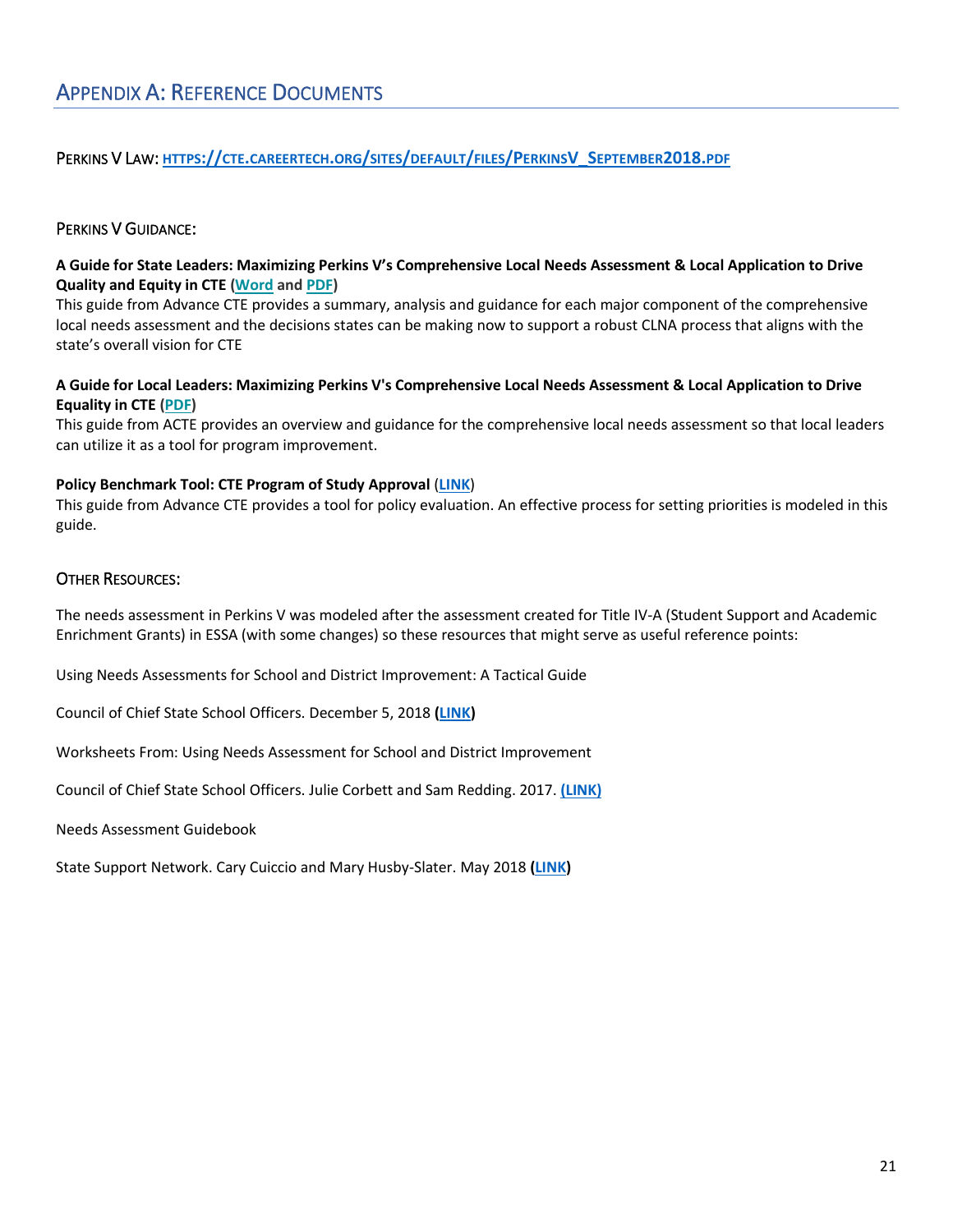# <span id="page-23-0"></span>APPENDIX B: PUBLIC PARTICIPATION GUIDE: TOOLS TO GENERATE AND OBTAIN PUBLIC INPUT

[Toolkit developed by the US EPA](https://www.epa.gov/international-cooperation/public-participation-guide-tools-generate-and-obtain-public-input) (https://www.epa.gov/international-cooperation/public-participation-guide-tools-generateand-obtain-public-input).

Excerpt from document:

The following table lists some basic [in-person](https://www.epa.gov/international-cooperation/public-participation-guide-glossary-guide-terms#inperson) tools for obtaining public input.

**In-Person Tools for Generating Input**

| Tool                                                                                                                                   | # of Participants                                                                                | <b>Best Suited for</b>                                                             |  |
|----------------------------------------------------------------------------------------------------------------------------------------|--------------------------------------------------------------------------------------------------|------------------------------------------------------------------------------------|--|
| <b>Interviews</b>                                                                                                                      | Individual or Small Group                                                                        | Learning about individual<br>perspectives on issues                                |  |
| <b>Focus Groups</b>                                                                                                                    | Small groups (15 or fewer)                                                                       | Exploring attitudes and opinions in<br>depth                                       |  |
| <b>Study Circles</b>                                                                                                                   | Small (5-20)                                                                                     | Information sharing and<br>focused dialogue                                        |  |
| <b>Public Meetings/Hearings</b>                                                                                                        | Large groups                                                                                     | Presenting information to and<br>receiving comments or feedback<br>from the public |  |
| <b>Public Workshops</b><br>(Effective Engagement Toolkit from<br>Victoria, Australia, Department of<br>Sustainability and Environment) | Multiple small groups (8-15 in<br>each small group)                                              | Exchanging information and/or<br>problem-solving in small groups.                  |  |
| <b>Appreciative Inquiry Process</b>                                                                                                    | Varies, but usually involves<br>"whole system"                                                   | Envisioning shared future, not<br>making decisions                                 |  |
| <b>World Cafes</b>                                                                                                                     | Very adaptable, involving<br>multiple simultaneous<br>conversations (4-8 in each small<br>group) | Fostering open discussion of a<br>topic and identifying areas of<br>common ground  |  |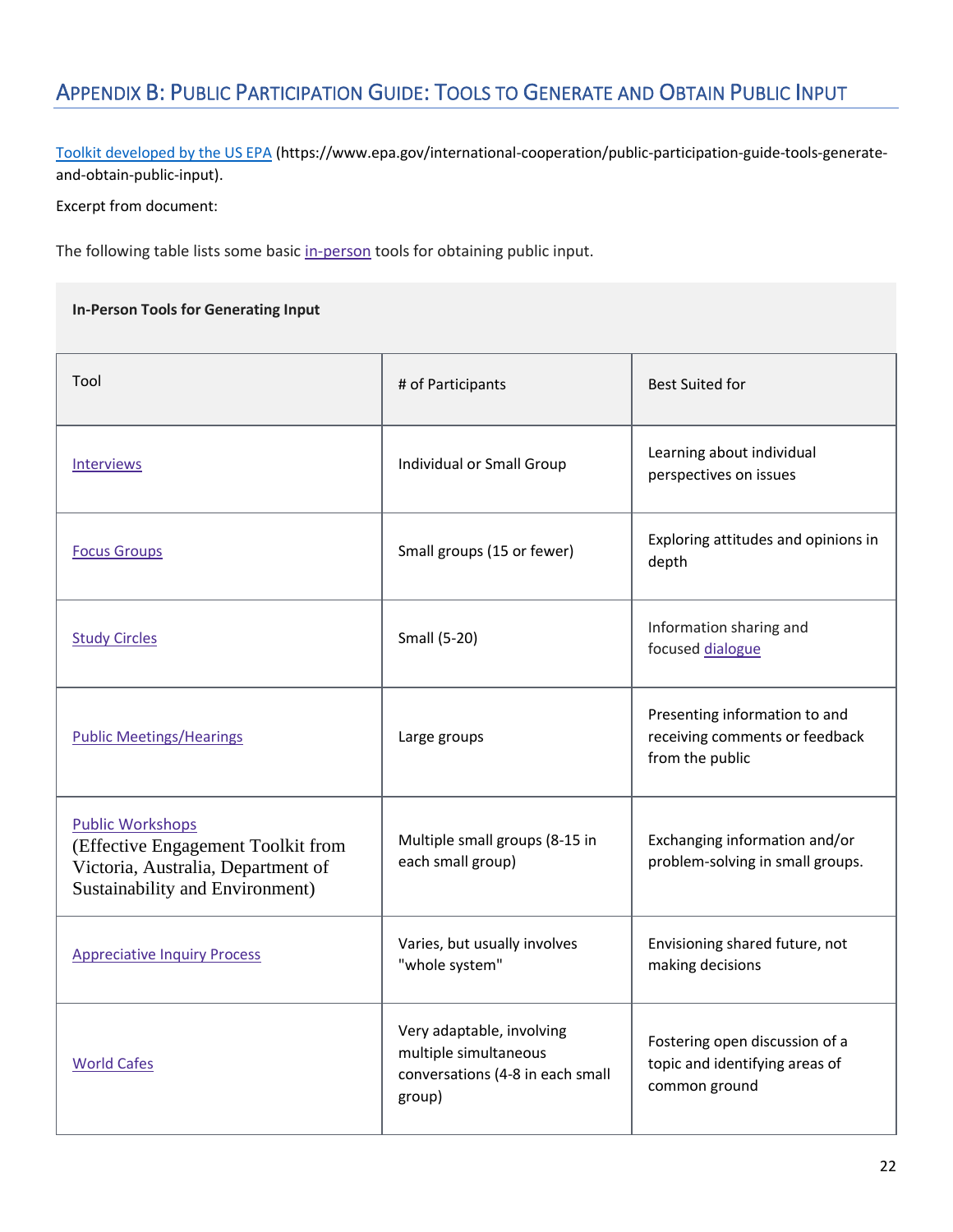## **In-Person Tools for Generating Input**

| Tool                               | # of Participants | <b>Best Suited for</b>                                                                          |
|------------------------------------|-------------------|-------------------------------------------------------------------------------------------------|
| Charrettes                         | Small to medium   | Generating comprehensive plans<br>or alternatives                                               |
| <b>Electronic Democracy</b>        | Unlimited         | Enabling the direct participation of<br>geographically dispersed public at<br>their convenience |
| <b>Computer-Assisted Processes</b> | Large             | Receiving real-time quantitative<br>feedback to ideas or proposals                              |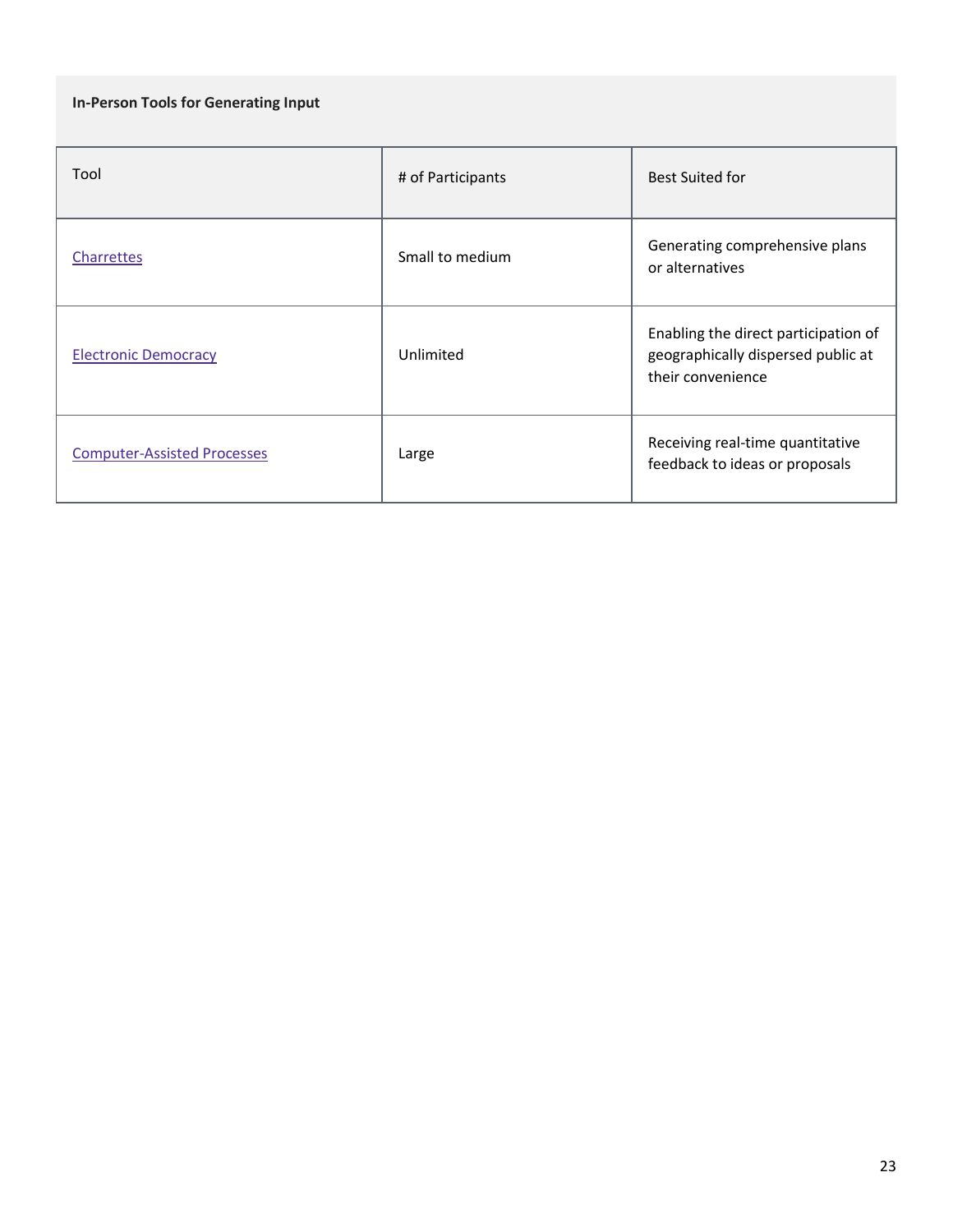# <span id="page-25-0"></span>APPENDIX C: POTENTIAL PARTNER WORKSHEET

Use this template to identify potential partners for your CLNA. All listed are **required** in Perkins V unless noted with \*.

| Role                           | Individuals | Organization | Email/Contact |
|--------------------------------|-------------|--------------|---------------|
| Secondary CTE teachers:        |             |              |               |
| Secondary career guidance      |             |              |               |
| and academic counselors:       |             |              |               |
| Secondary principal,           |             |              |               |
| administrator, leader:         |             |              |               |
| Secondary instructional        |             |              |               |
| support, paraprofessional:     |             |              |               |
| Post-secondary CTE faculty:    |             |              |               |
| Post-secondary                 |             |              |               |
| administrators:                |             |              |               |
| Members of local workforce     |             |              |               |
| development boards:            |             |              |               |
| *Member of regional            |             |              |               |
| economic development           |             |              |               |
| organization:                  |             |              |               |
| Local Business and Industry    |             |              |               |
| Representatives:               |             |              |               |
| Parents and students:          |             |              |               |
| Representatives of special     |             |              |               |
| populations:                   |             |              |               |
| Gender, race, ethnicity,       |             |              |               |
| migrant status, disability,    |             |              |               |
| economically disadvantaged,    |             |              |               |
| nontraditional, single parent, |             |              |               |
| pregnant women, out of work    |             |              |               |
| individuals, English-language  |             |              |               |
| learners, homeless, foster     |             |              |               |
| care, active duty military,    |             |              |               |
| *corrections.                  |             |              |               |
| Representatives of regional or |             |              |               |
| local agencies serving out-of- |             |              |               |
| school youth, homeless         |             |              |               |
| children and youth and at-risk |             |              |               |
| youth:                         |             |              |               |
| Representatives of Indian      |             |              |               |
| <b>Tribes and Tribal</b>       |             |              |               |
| organizations:                 |             |              |               |
| Other stakeholders desired:    |             |              |               |